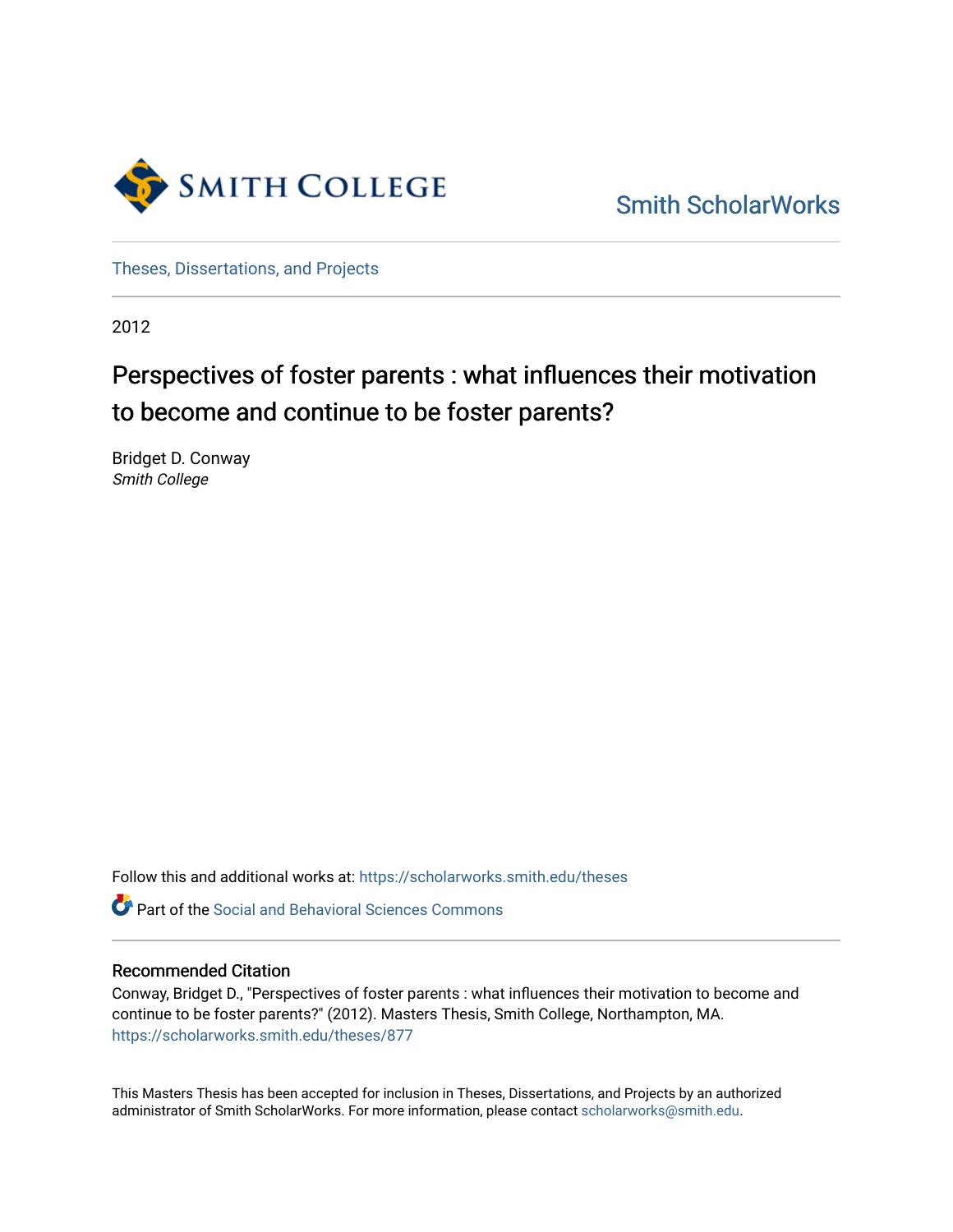Bridget Conway Perspectives of Foster Parents: What Influences Their Motivation to Become and Continue to be Foster Parents?

## ABSTRACT

This qualitative study explores the experiences of current foster parents. The purposes of this study were to 1) identify motivation for fostering; 2) identify foster parents' supports; 3) learn of foster parent's motivation to continue fostering; 4) assess foster parents' needs; 5) create recommendations to further support and encourage our foster parents. Nine foster parents from eight different US states participated in one-hour phone interviews to provide the data for this research. The results of this research are consistent with previous research about factors contributing to the retention rates of foster parents. Findings demonstrate that successful fostering includes teamwork, communication, cooperation, and support from foster family networks and foster agencies.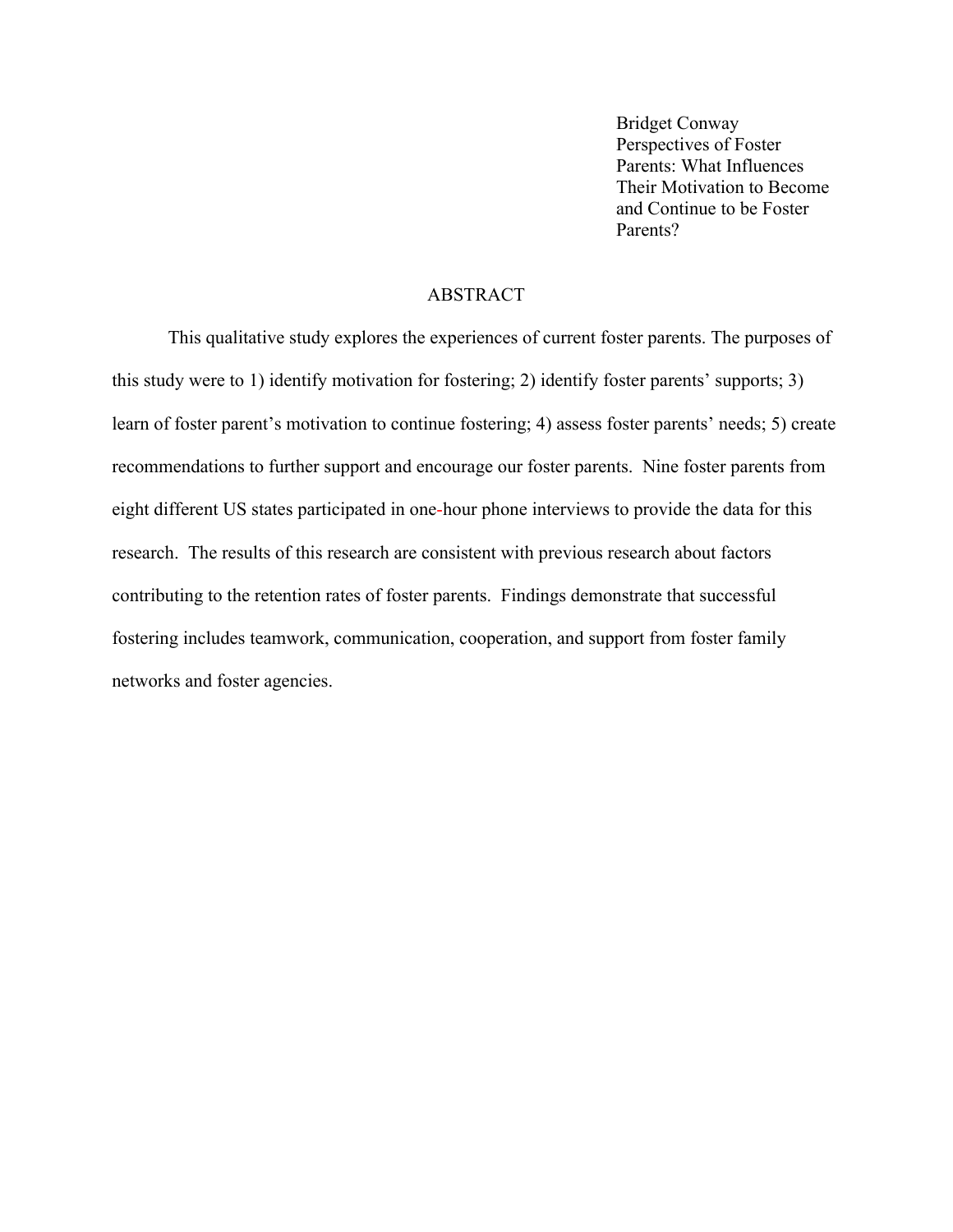# **PERSPECTIVES OF FOSTER PARENTS: WHAT INFLUENCES THEIR MOTIVATION TO BECOME AND CONTINUE TO BE FOSTER PARENTS?**

A project based upon an independent investigation, submitted in partial fulfillment of the requirements for the degree of Master of Social Work.

Bridget Conway

Smith College School for Social Work Northampton, MA 01063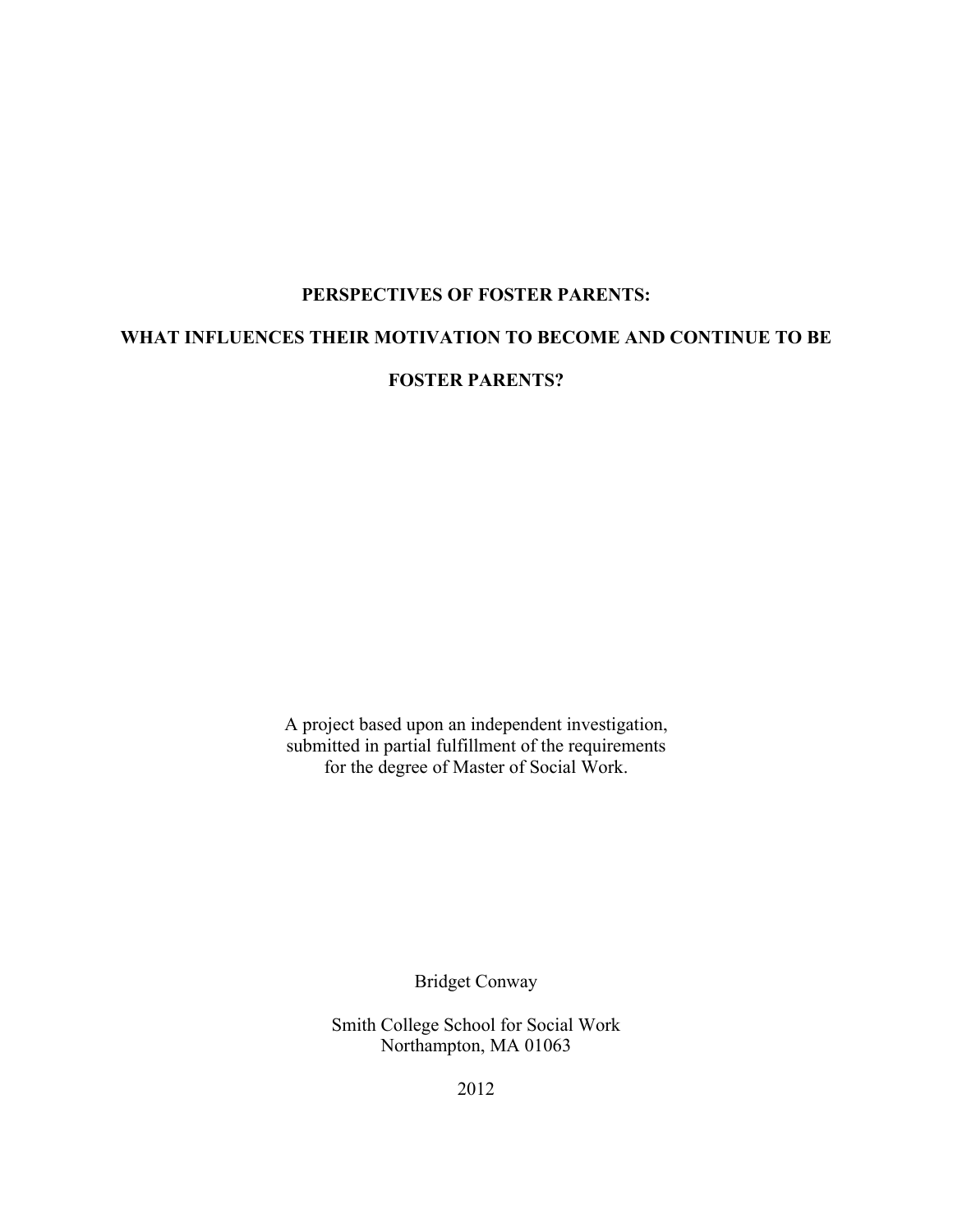#### ACKNOWLEDGEMENTS

This thesis could not have been accomplished without the assistance of many people whose contributions and support are gratefully acknowledged.

First I would like to thank all of the wonderful participants who kindly volunteered to contribute to this study. Thank you for your cooperation and interest to this research and your passionate dedication to the families and children within the foster care system.

I would like to thank my family, for encouraging me to find a path in life that I am passionate about and for supporting me in all that I do. Thank you for the emotional and financial support that got me through this research and my education. I want to thank my friends and colleagues for their love, support, and encouragement.

Finally, I wish to thank my thesis advisor, Dr. Colette Duciaume- Wright, for your patience, encouragement, support, and guidance.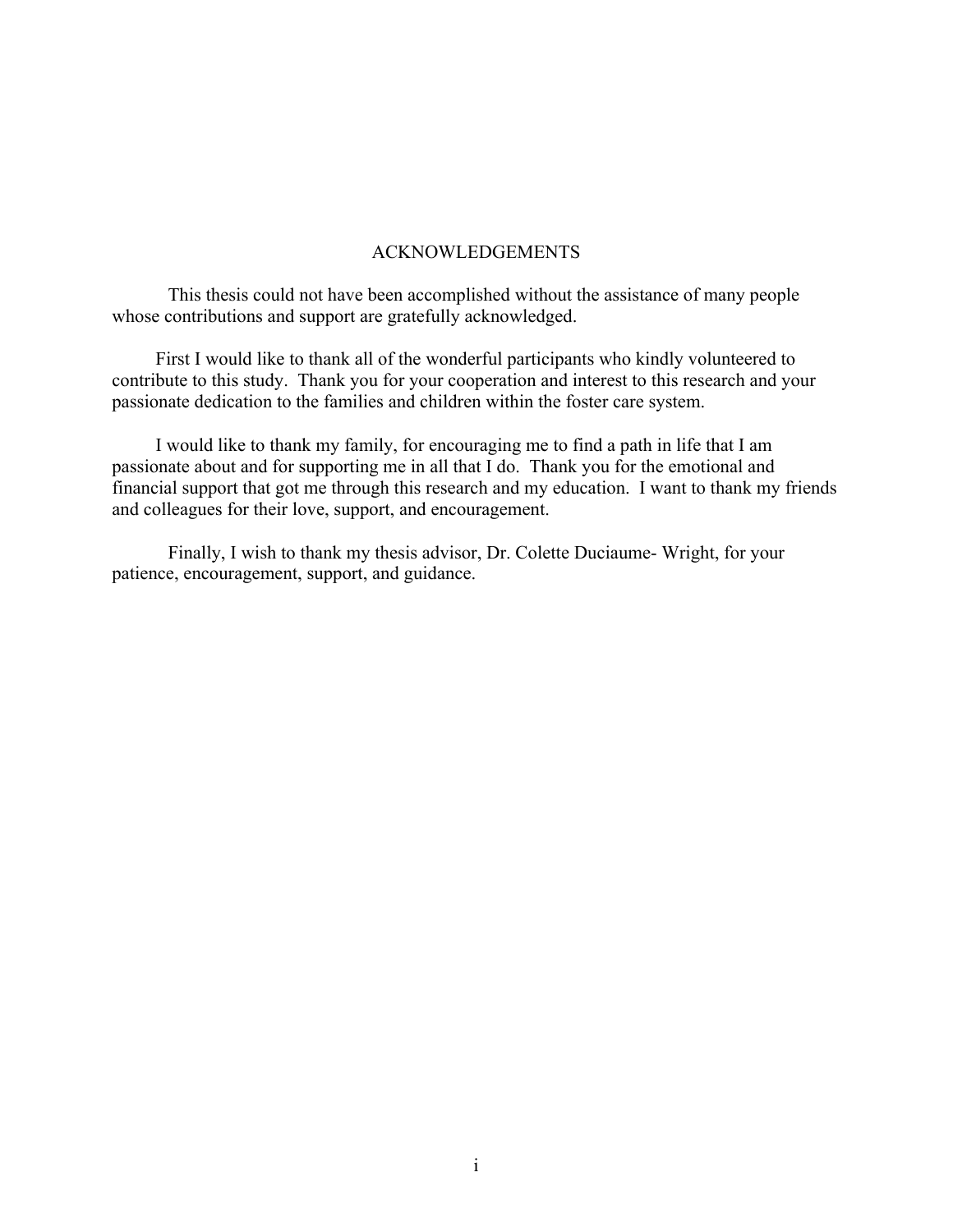# TABLE OF CONTENTS

| <b>CHAPTER</b> |                   |  |  |  |
|----------------|-------------------|--|--|--|
|                |                   |  |  |  |
|                |                   |  |  |  |
|                |                   |  |  |  |
|                |                   |  |  |  |
|                |                   |  |  |  |
|                |                   |  |  |  |
|                | <b>APPENDICES</b> |  |  |  |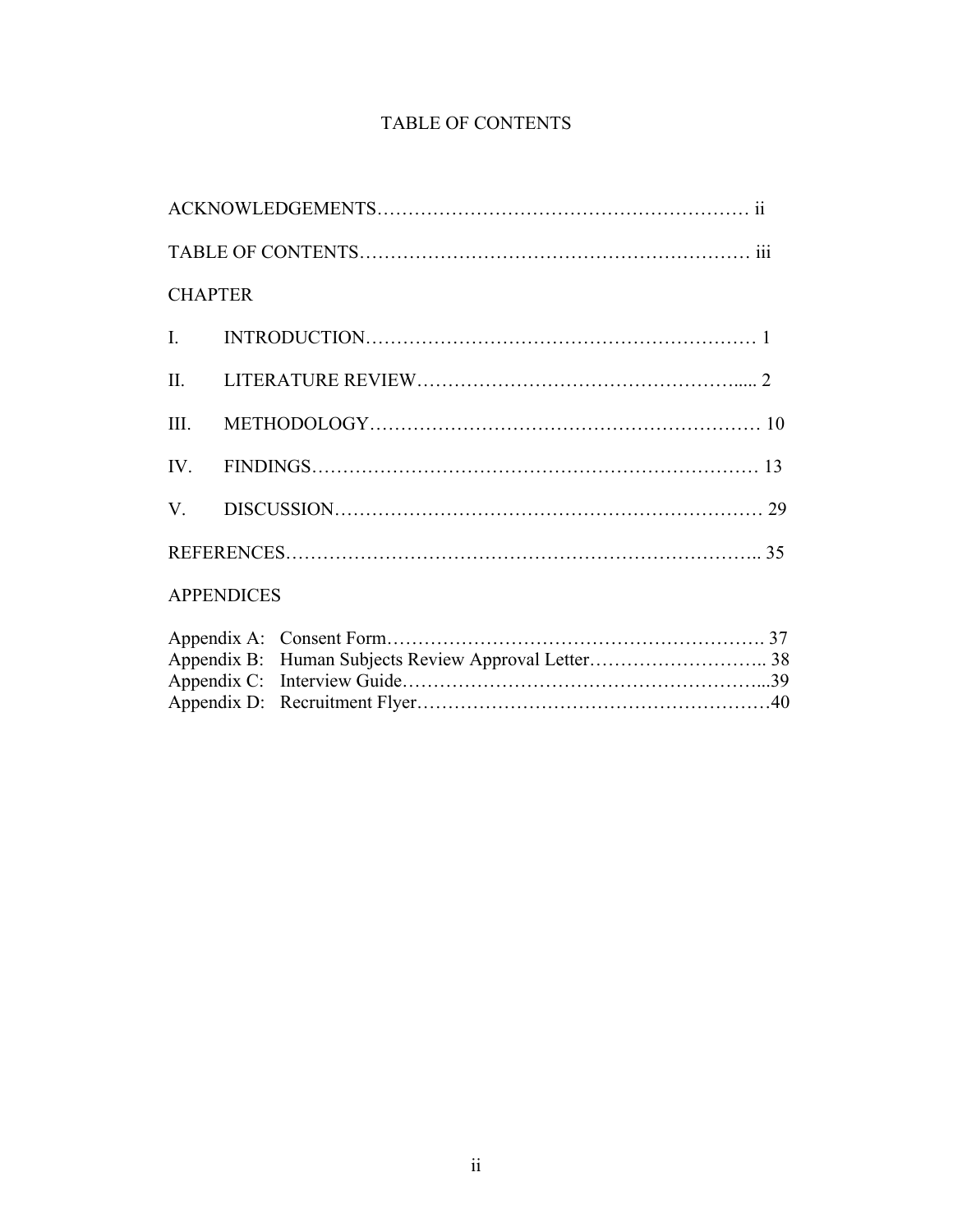#### **CHAPTER 1**

#### **Introduction**

Currently, there are more than 400,000 children living in foster care nationwide (The Adoption and Foster Care Adoption Reporting Systems, 2011). The National Foster Parent Association defines foster care as "… the temporary placement of children and youth with families outside of their own home due to child abuse or neglect. The goal is to provide a safe, stable, and nurturing environment. Although the length of fostering is not the only goal for foster parents, preventing the unnecessary loss of qualified foster parents would significantly enhance the child welfare systems' ability to enhance the safety, permanency, and well being for children in their care (Gibbs & Wildfire, 2007). When placements are disrupted, the children always lose. It would benefit foster care agencies to review their foster family support services in order to determine if their caregivers are getting their needs met and receiving enough support from the agency in order to adequately meet the needs of the children. Gathering a better understanding of foster parents' longevity and which agency and outside supports help to motivate foster parents to continue to foster is an essential first step towards enhancing the child welfare system.

The intention of this qualitative research is to investigate the question. "What influences their motivation to become and continue to be foster parents?" The purposes of this study are to identify motivations for fostering, identify foster parents' supports, assess for the current needs of foster families, and to create a list of recommendations to further support and encourage our foster parents. A better understanding of this topic will be informative to foster care agencies trying to develop a more comprehensive system to ensure higher retention rates of foster parents.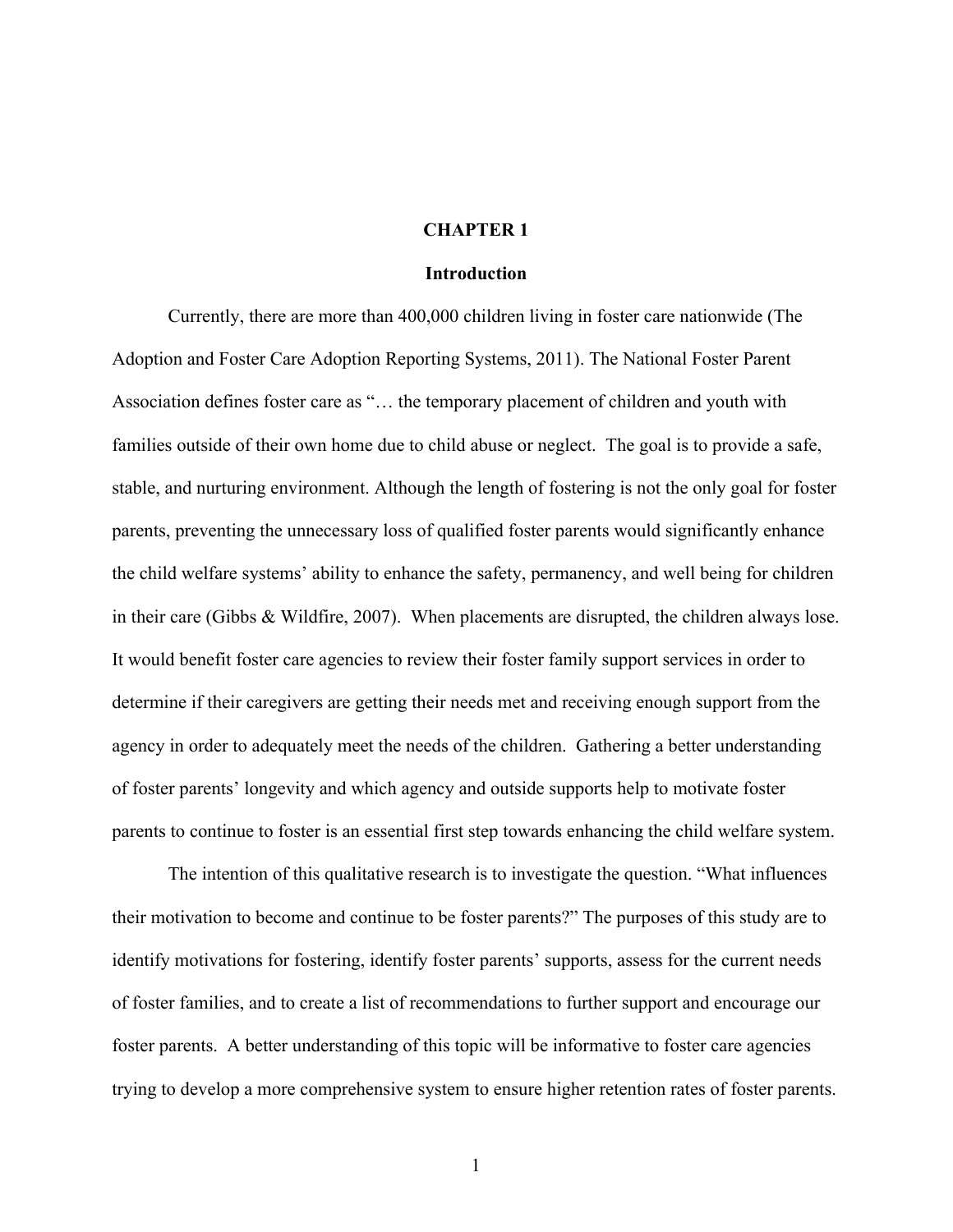#### **CHAPTER II**

#### **Literature Review**

There are over 423,000 children in foster care in the United States (U.S. Department of Health and Human Services, 2010). "Foster care is the temporary placement of children and youth with families outside of their own home due to child abuse or neglect. The goal is to provide a safe, stable, and nurturing environment." This is the definition provided by the National Foster Parent Association. The purpose of the following literature review is to provide background information to support the notion that foster parent retention rates are influenced by agency trainings and ongoing supports. The following sections detail research that has been conducted to examine foster parent trainings, retention rates of foster families, and finally, ideas of what is needed for the successful fostering of youth.

#### **Training**

Federal policy requires that prospective foster parents receive appropriate knowledge and skills in training in order to meet the needs of the children coming into their homes and, if necessary, that the parents continue training after placement (Foster Care Independence Act of 1999, H.R. 3443). However, this policy only provides a general guideline for training content and does not specify the implementation procedures. Nationwide, the type of pre-service training offered, duration of training, and requirements for continued training varies (Grimm,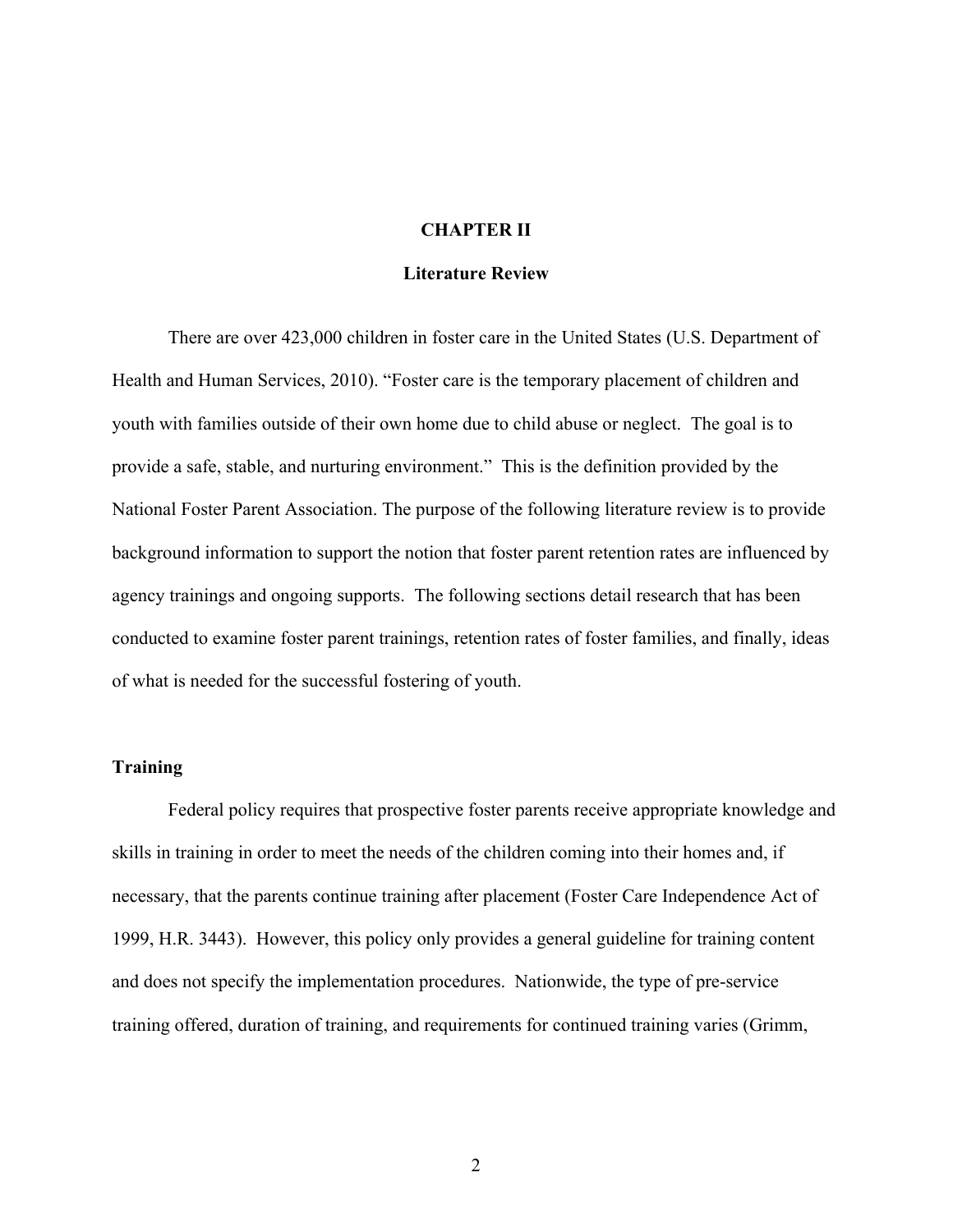2003). Jantz et al (2002) indicated that only fifteen U.S. states required kinship care providers to meet the same licensing requirements as nonkinship.

Christenson and McMurtry (2007) evaluated the effectiveness of the Foster PRIDE/ Adopt PRIDE (Parent Resources for Information, Development, and Education) pre-service training and resource family development program. Prior research indicated that trainings and support for kinship and nonkinship foster parents showed higher permanency outcomes. Christenson and McMurtry found that it is important for the foster families to be partners with the child welfare system rather than just working for them. Issues arise when foster families were working with children without full disclosure, such as a lack of communication with the agency and lack of home visitations. The training consisted of nine three-hour sessions within a two and a half month period. Trainings focused on the protecting and nurturing of children; meeting children's developmental needs and addressing developmental delays; supporting relationships between children and their families; connecting children to safe, nurturing relationships intended to last a lifetime; and working as members of a professional team (Christenson & McMurtry, 2007). The final evaluation sought to measure the increase in competency for kinship and nonkinship participants. In addition, the findings did include the necessity of agencies to provide resources and support to kinship and nonkinship foster/adoptive parents in order to increase the retention of these caregivers.

The research conducted by Cuttleback and Orme (2002) demonstrated that adequate training for foster parents is connected to better outcomes, fewer placement disruptions, better foster parenting, and better retention of foster families. Their research findings validate prior knowledge suggesting that nonkinship foster parents are currently receiving less than adequate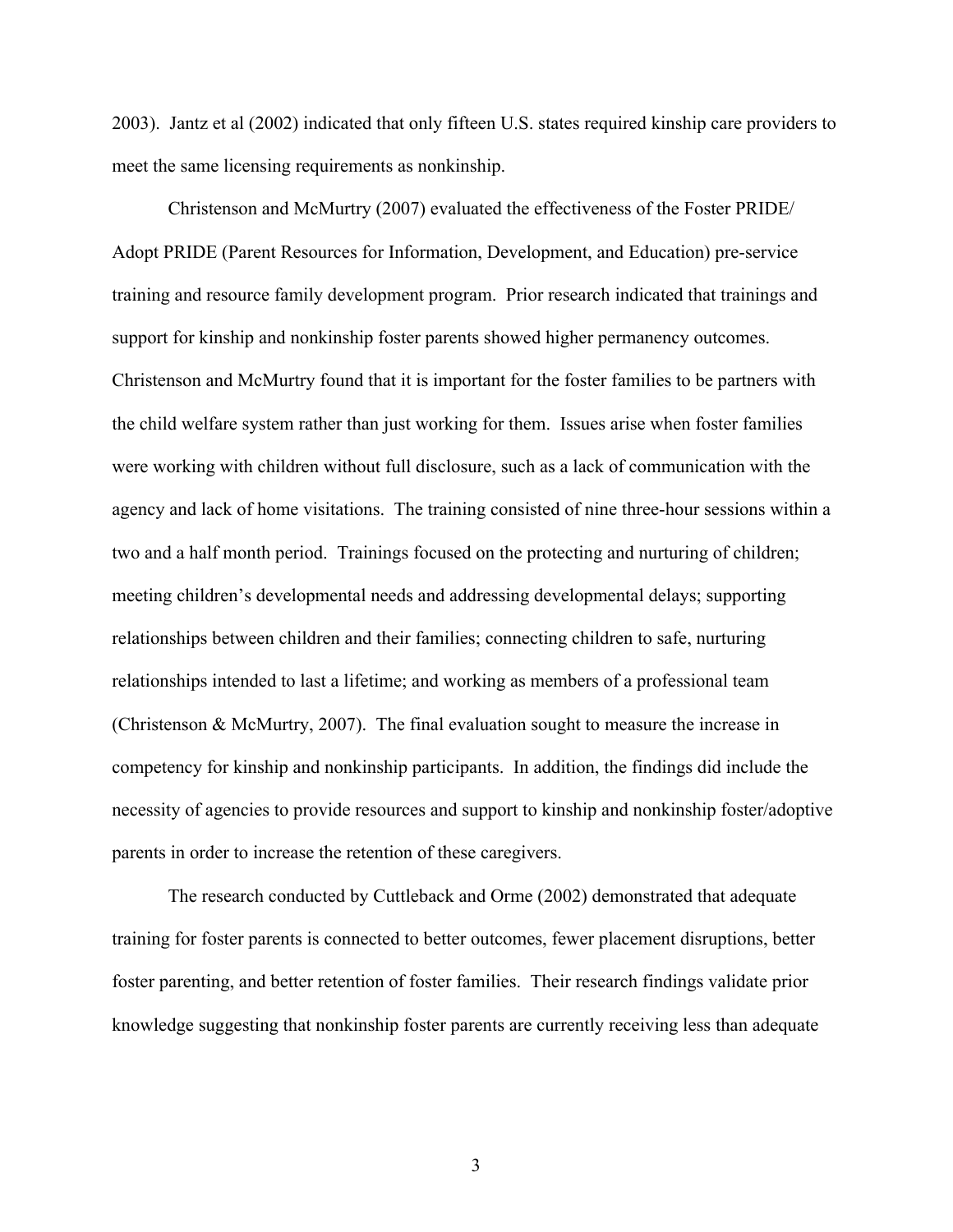training and support services and that kinship foster parents generally receive even less than nonkinship.

The work completed by Cuttleback and Orme (2002) and Christenson and McMurtry (2007) reaffirms that foster parents and foster children would benefit from more quality trainings and ongoing support from the child welfare system. Understanding that training programs such as Foster PRIDE/ Adopt PRIDE can be valuable, however, they may not be accessible to everyone. Generally speaking, training programs need funding and time, for both workers and caregivers. Pacifici et al (2005) examined the effectiveness of two online courses available to foster, adoptive, and kinship parents looking for trainings on lying and sexualized behavior problems. They discovered significant gains in parent knowledge for both courses. The significance is that it shows web-based trainings are available and can help bridge the gap in adequate and inadequate trainings for nonkinship and kinship foster parents.

#### **Retention**

Although the length of fostering is not the only goal for foster parents, preventing the unnecessary loss of qualified foster parents would significantly enhance the child welfare systems' ability to enhance the safety, permanency, and well being for children in their care (Gibbs & Wildfire, 2007). When placements are disrupted, the children always lose. They lose the opportunity to form bonds with adults, maintain school placement, or develop healthy coping skills (Crum, 2010). It would benefit foster care agencies to review their foster family support services in order to determine if their caregivers are getting their needs met and receiving enough support from the agency. Gathering a better understanding of foster parents' longevity and why some decide to leave is an essential first step towards enhancing the child welfare system.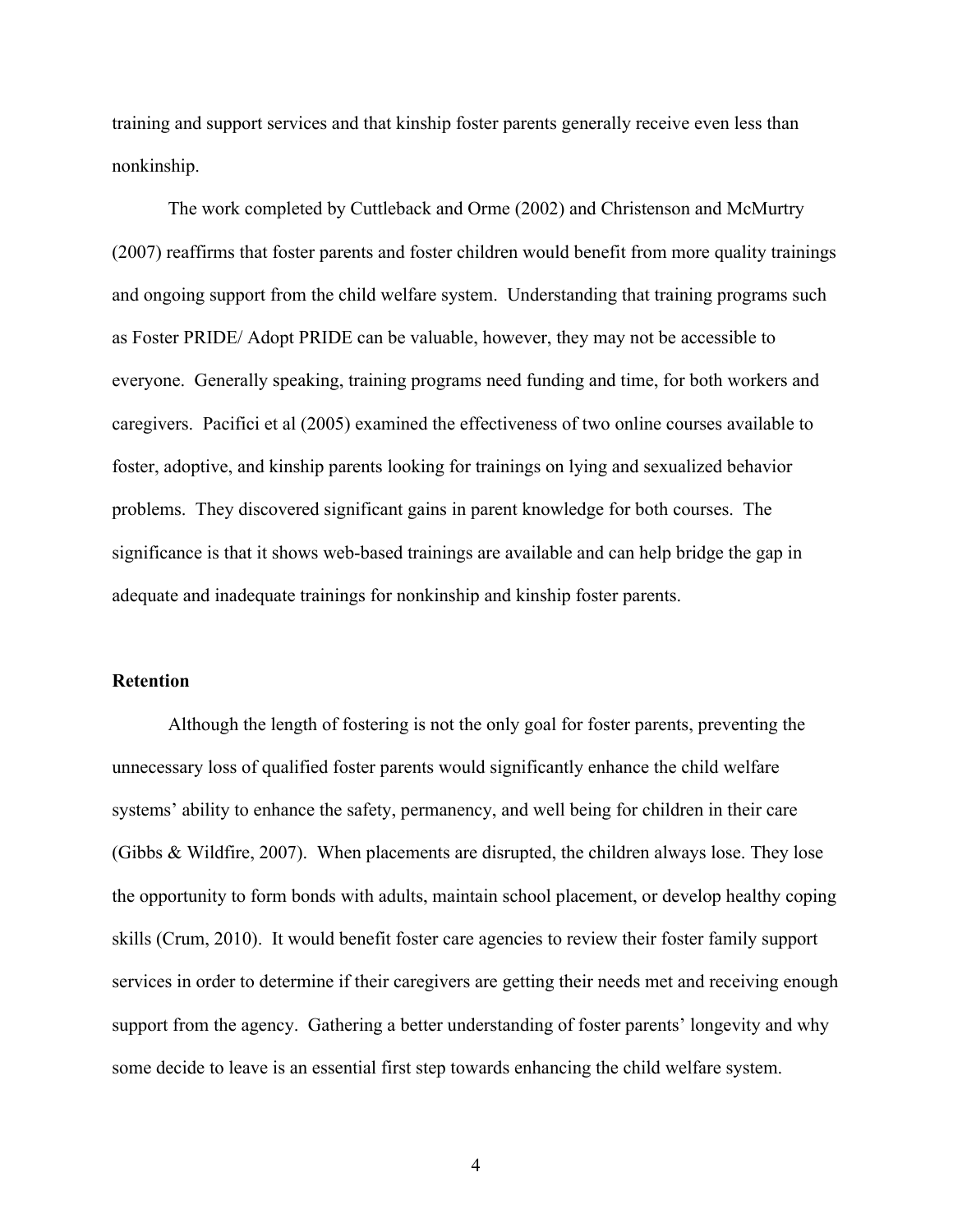From a review of the literature, it is clear that adequate support and training for foster parents is related to better retention rates (MacGregor, Rodger, Cummings, & Leschied, 2006; Rhodes, Orme, Cox, Buehler, 2003; Crum , 2010; Gibbs & Wildfire, 2007; Christenson & McMurtry 2007 & 2009; Cuttleback & Orme, 2002). According to MacGregor et al (2006), "When foster parents believe that they are receiving adequate preparation and training, respite, timely crisis intervention, and a sense of being valued and respected by the agency, they are more likely to continue to foster" (p. 354).

According to a study completed by Pacifici, Delaney, White, Cummings, and Nelson (2005), up to forty percent of new foster parents drop out of the system during their first year. Some agencies lose between fifteen and thirty percent of their foster parents each year (Christian, 2002). Rhodes et al (2003) conducted a longitudinal study examining the effect of family resources and psychosocial problems on retention of foster families. They found that fifty percent of prospective foster parents did not complete the preservice training. Of those that did complete, forty-six percent discontinued or planned to discontinue after the first six months. The researchers found that families with more resources, especially income, were more likely to continue fostering. Characteristics of foster families that continued to provide care were caregivers having a higher education, higher income, were married, have time for fostering, have parenting experience, have fostering experience, belong to a place of worship, have social support from family, have social support from friends, and work in a helping profession. However, the only statistically significant predictor of a foster family continuing to foster after six months was income (Rhodes et al, 2003).

It seems that the most important aspects of foster parent retention is the quality of training and ongoing support for the fostering of these children. Hunter College School of Social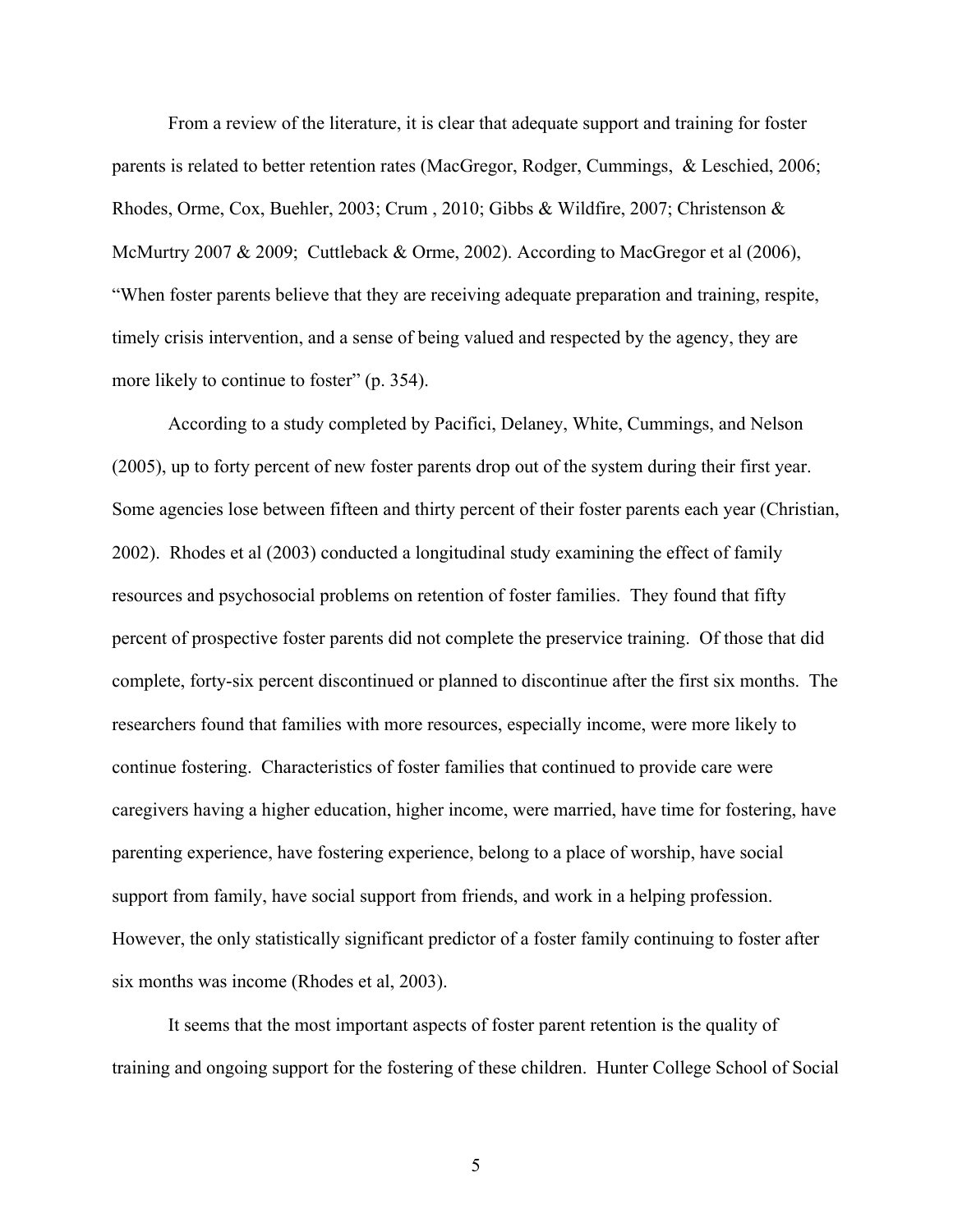Work of the City University of New York published a semi-annual newsletter (2000) discussing foster and adoptive parent resources. In their research, they found three crucial reasons foster parents give up: 1) confusion of the foster parent's role in relationship to the agency; 2) Feeling inadequately prepared in the pre-service orientation to the job of fostering and not having relevant ongoing training; 3) Concern over the lack of support from the worker/agency. Triseliotis, Borland, and Hill (1998) found that foster parents quit because they are dissatisfied with agency relationships, have poor communication with caseworkers, perceive caseworkers as unresponsive, and receive inadequate training and support. Brown and Bednar (2006) found that the top reasons for foster caregivers to end foster parenting included: the child being a danger to the family; child not adapting to the home or caregivers could not handle the child's behavior; complex health needs of the foster child; problems dealing with the foster agency; several unsuccessful attempts to make placement work; change in personal circumstances; caregiver's own health is deteriorating; or lack of appropriate external support. Each of these reports support the theory that adequate training and relevant ongoing support from the agency can assist with the retention of foster parents and therefore positively influence the permanency of foster youth.

Gibbs and Wildfire (2007) researched the lengths of services for foster parents. They found that the foster caregivers with greater length tended to be older, live in urban areas, care for more than one child at a time, and care for more infants, adolescents, or children with special needs. The study was conducted across three sates, New Mexico, Oklahoma, and Oregon, and they found that twenty percent of the foster parent population provides sixty to eighty percent of all foster care. This study correlates with a previous one conducted by Martin, Altemeier, Hickson, Davis, and Glascoe (1992), who found that twenty-three percent of foster parents cared for over half of the children in care at that time. Gibbs and Wildfire (2007) conclude, "These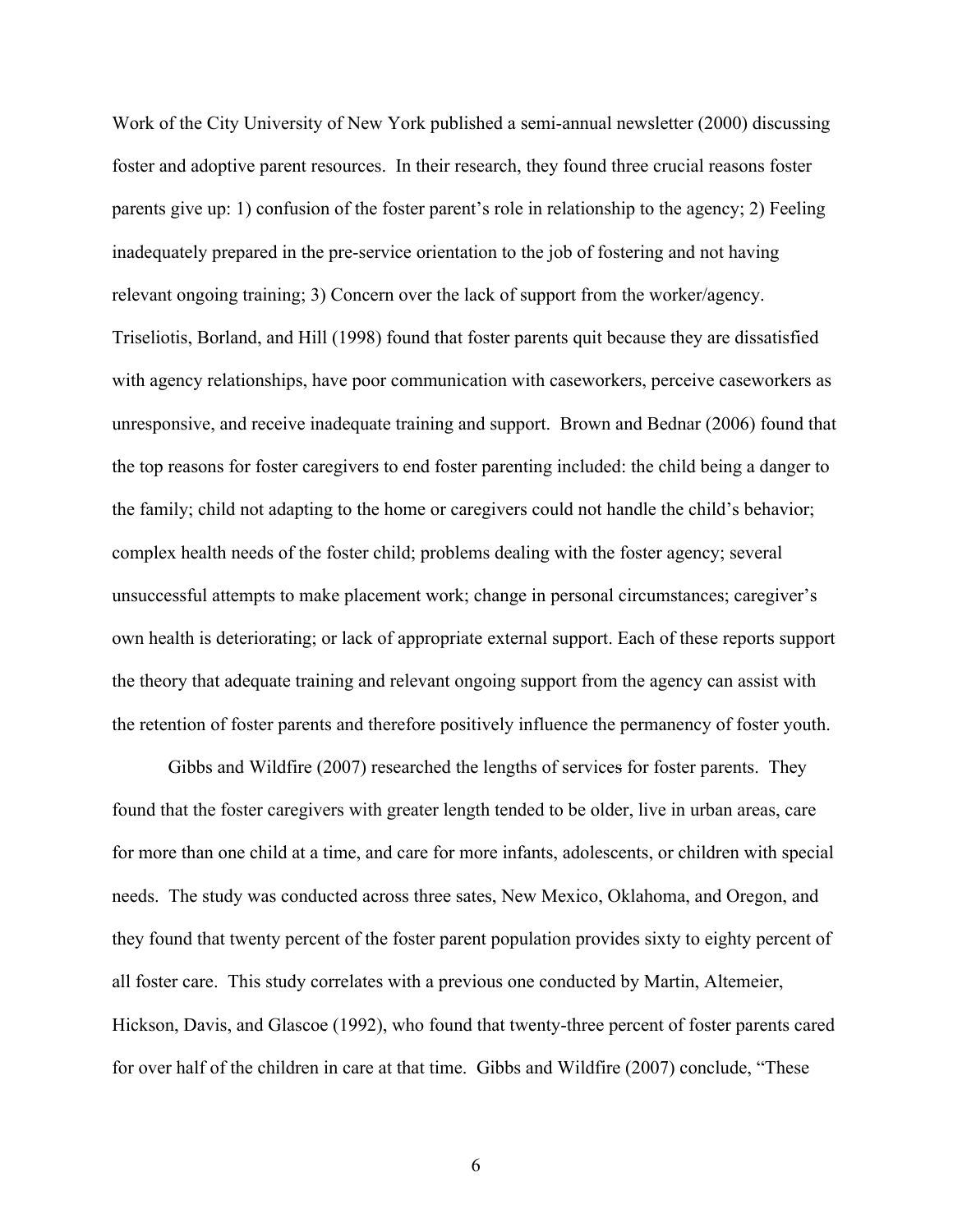foster parents may represent a core group of active and experienced foster parents who are willing to accept a variety of placements because their long tenure equips them with practice expertise in caring for the children in need of placements, child welfare workers are likely to feel confident placing children in these homes, and therefore these homes carry a major portion of the workload"(p. 597). Although there is no research linking child outcomes to foster parent length of fostering, there is an implicit assumption that experienced foster parents are better equipped to respond to the complex needs of the foster youth (Gibbs & Wildfire, 2007).

#### **Successful Fostering**

The two most commonly used training programs nationwide are the MAPP (Model Approach to Partnerships in Parenting) and PRIDE (Parent Resource Information Development Education) foundations, which have cited twelve domains of competency as principles for successful fostering. These areas include: providing a safe and secure environment, providing a nurturing environment, promoting educational attainment and success, meeting physical and mental healthcare needs, promoting social and emotional development, supporting diversity and children's cultural needs, supporting permanency planning, managing ambiguity and loss for the foster child and family, growing as a foster parent, managing the demands of fostering on personal and familial wellbeing, supporting relationships between children and their families, and working as a team member.

Some research has been conducted to gather information from foster youth and foster/adoptive parents to learn what they want professionals to know about their experiences. Mitchell, Kucznski, Tubbs, and Ross (2010) interviewed foster youth and asked what advice they would like to give to agency workers. Responses included adequate clothing, food, and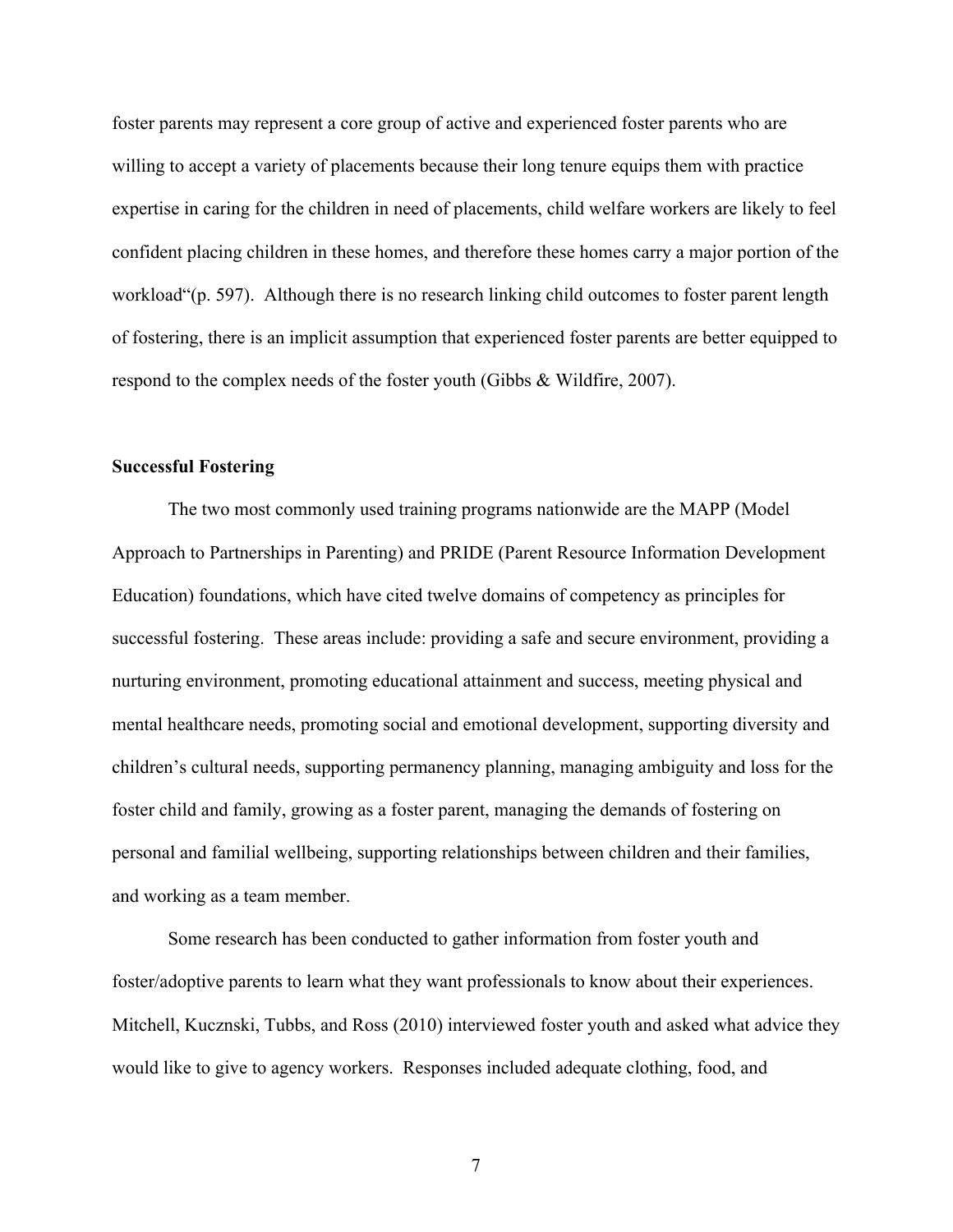accommodations for the foster youth. The interviewees also stressed the need for compassion and social support during home transfer. Mooradian, Hock, Jackson, and Timm (2011) reported on interviews with couples that have adopted children from the child welfare system. In their interviews, adoptive parents recommended that professionals address the impact of fostering and adopting on marital relationships with couples before placement. They also reported a need for marital relationship support groups for people who have adopted from the system as well as other forms of social support networks. Brown (2008) reported on foster parents' perceptions of factors needed for successful placements. Reponses included the need for the right personality and skills, information about the foster child prior to placement; a good relationship with the fostering agency, individualized services such as crisis intervention and services for children with special needs, community support, linkages to other foster families, supportive immediate and extended families, as well as self-care skills, treatment by professionals, and a need for forma foster parent organizations. Foster parents emphasized the importance of role clarity and good relationships with others professionally involved with foster youth. The participants in the Brown (2008) and Mitchell et al. (2010) studies both stated a wish to be an active participant in their placements and case planning with the professionals.

Coakley, Cuddback, Buehler, and Cox (2007) conducted a study regarding kinship foster parents' ideas of what promotes or inhibits successful fostering. Characteristics found to promote successful fostering included the support of family, commitment to children, faith, good parenting abilities, church involvement, flexibility, and adequate resources. Characteristics found to inhibit fostering included strained relations with the birth family, poor discipline strategies, inability to deal with the system, lack of resources, and inability to deal with the children's emotional, behavioral, and physical problems. Unlike nonkinship placements, kinship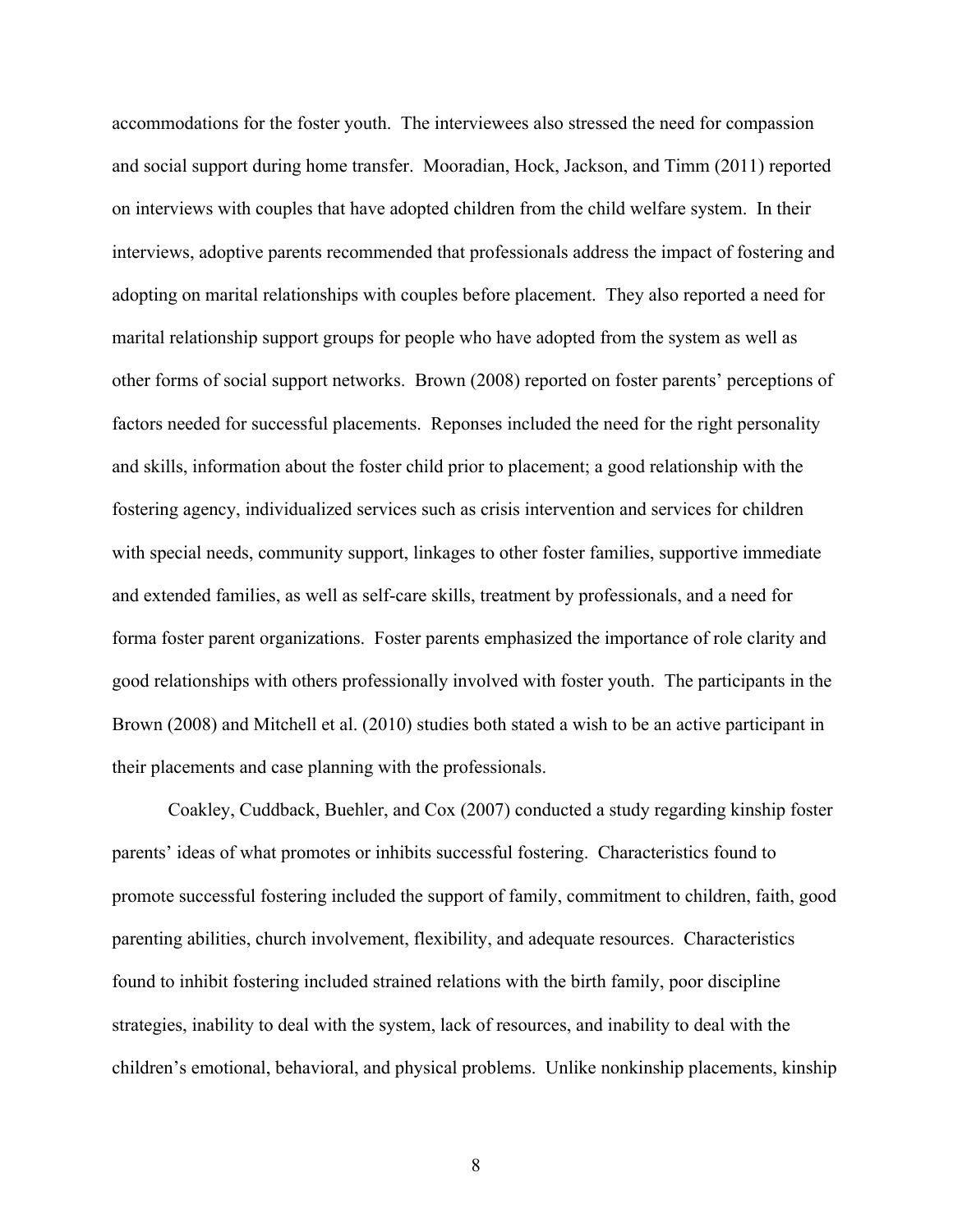foster parents usually do not plan to foster but do so after a family crisis has occurred. Therefore the research suggests that there is a need for special trainings and support services for kinship foster families that addresses family dynamics. According to Coakley et al. (2006), seeking help from counselors was a theme unique to nonkinship caregivers; kinship foster families are less likely to tell their caseworkers about their child's behavior and emotional problems or follow through with psychological services than nonkinship caregivers. Since sudden placements are unavoidable, the authors have recommended that support services and trainings be front loaded to help stabilize these imminent kinship placements.

With over  $423,000$  U.S. children living with foster families, it is important to evaluate the ways in which the child welfare system functions and serves its children and families. The literature above has demonstrated that successful fostering begins with adequate training and ongoing relevant support services. Common themes found throughout the literature included a need for foster parents to have access to social support networks and educational resources postplacement. Other issues identified in several of the articles was the wish for foster parents as well as foster youth to participate in the placement and case planning discussions, for everyone's role to be clearly defined, and for there to be some sort of network of foster families to come together for support and for the children to have chances to meet with other youth who are also involved with the foster system. Information of foster parents needs to be consistently gathered in order to gain an even better understanding of foster parents' retention rates and what makes for a successful placement in order to enhance the child welfare system.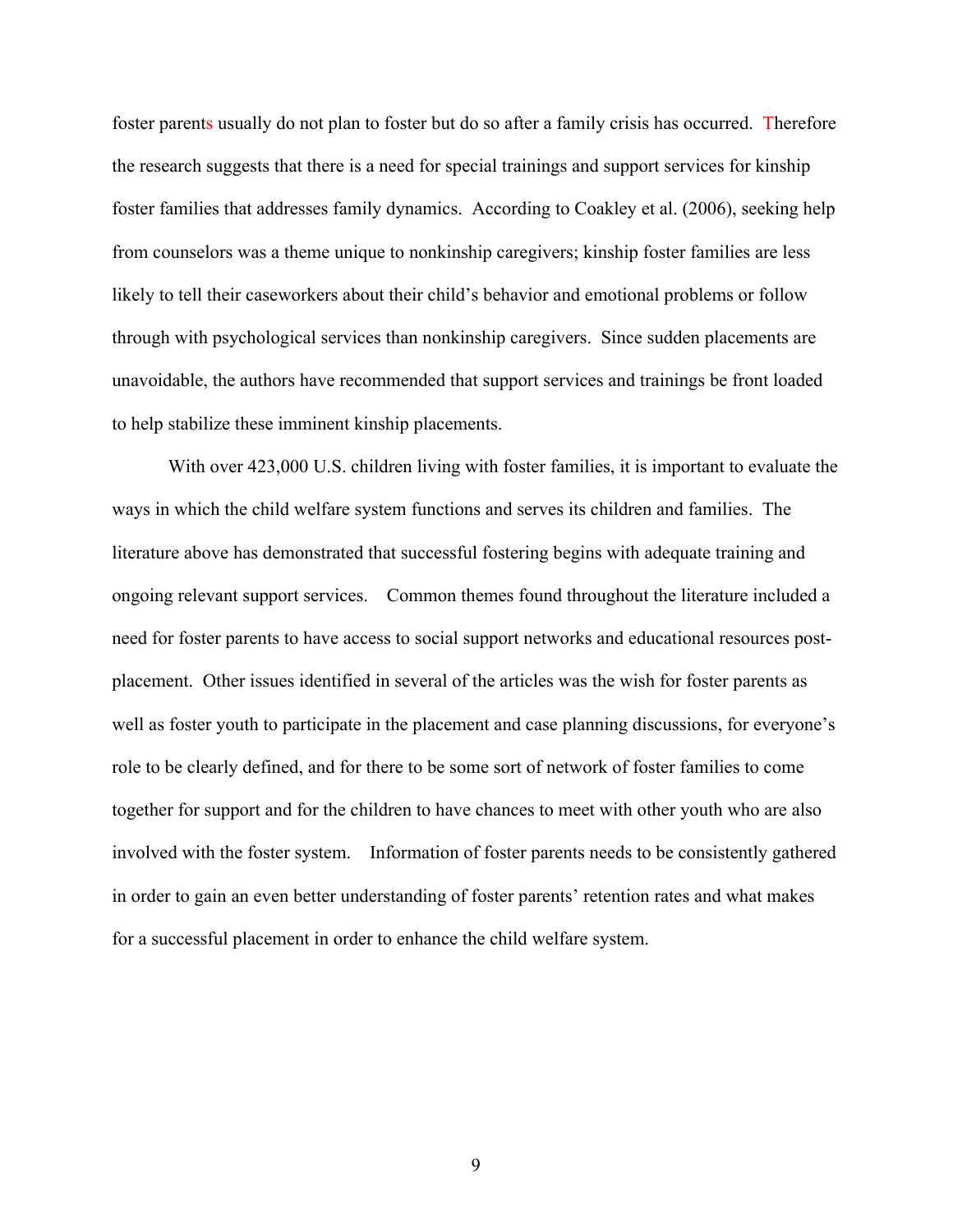#### **CHAPTER III**

#### **Methodology**

This study is an investigation into the perspectives of foster parents on what influences their motivation to become and continue to be foster parents. The purposes of this study are to identify motivations for fostering, foster parents agency and non-agency supports, assess current foster parents' needs, and create a list of recommendations to further support and encourage foster parents.

#### **Sample**

Nine current foster parents participated in qualitative interviews that were designed by the researcher to elicit information related to their decision to become and remain foster parents. Participants were recruited for this study through the online forum Foster Care and Adoption Forum (www.adoption.com). Participants volunteered to be interviewed by emailing the researcher in response to flyers and forum posts (see appendix D for flyer). In order to be interviewed, participants had to speak English, be a current foster parent in the United States, and hold a foster parent license for at least one year. Due to the high rate of foster parent drop out within the first six months to a year, the researcher selected only participants who had been involved with the system and stayed with it for a minimum of one year.

In order to begin the process of recruitment, approval from the Smith's College Human Subjects Review was needed (see appendix B HSR approval letter). After four months of changes and resubmissions to the research proposal, I was left with just four weeks to recruit,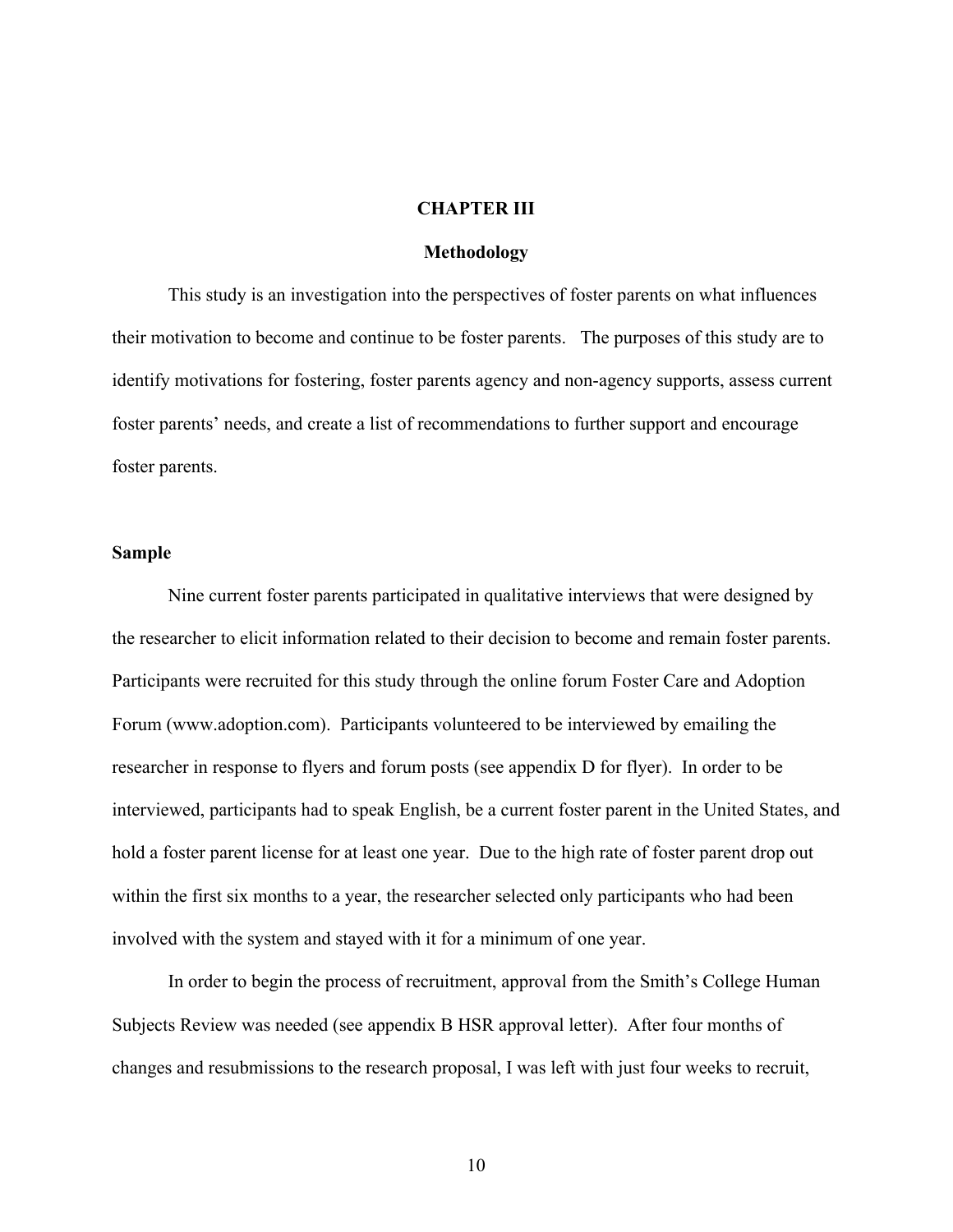screen potential interviewees, gather consent forms, interview, and transcribe sessions. Nine of the fourteen foster parents that volunteered for the study met the criteria and had available time to be interviewed.

| Demographics.                                   |                                                |                    |  |  |
|-------------------------------------------------|------------------------------------------------|--------------------|--|--|
| Participant's Current Licensure<br><b>State</b> | Number of Placements up until<br>the interview | Years of Fostering |  |  |
| NC                                              | b                                              | 8                  |  |  |
| MA                                              | $\overline{2}$                                 | 1.5                |  |  |
| FL                                              | 3                                              | 4                  |  |  |
| AZ                                              | 11                                             | 3.5                |  |  |
| CA                                              |                                                |                    |  |  |
| CA                                              | 87                                             | 33                 |  |  |
| <b>WA</b>                                       | 19                                             | 10                 |  |  |
| CO                                              | 3                                              | 16                 |  |  |
| IA                                              | 8                                              | 4                  |  |  |

Domographics:

#### **Data Collection**

The foster parents first contacted the researcher through email to show their interest in participating in the hour-long interview. The researcher then emailed the participant back with further details of the study and attached or mailed (depending on the potential interviewee's preference) the informed consent form to the participant and waited for a signed copy to be returned. Interviewee's signed informed consent forms were placed in a secure and locked drawer and were numbered. Interviews were scheduled through email at the mutually agreed upon date and time. Taped interviews and transcriptions were labeled by number in order to protect each participant's identity. Each foster parent participated in a one-time phone interview with the researcher. Interviews were conducted using a speaker phone and were recorded the program GarageBand on a computer. Interviews were then transcribed by the researcher. Data was collected through eight open ended questions, such as "What ongoing services are available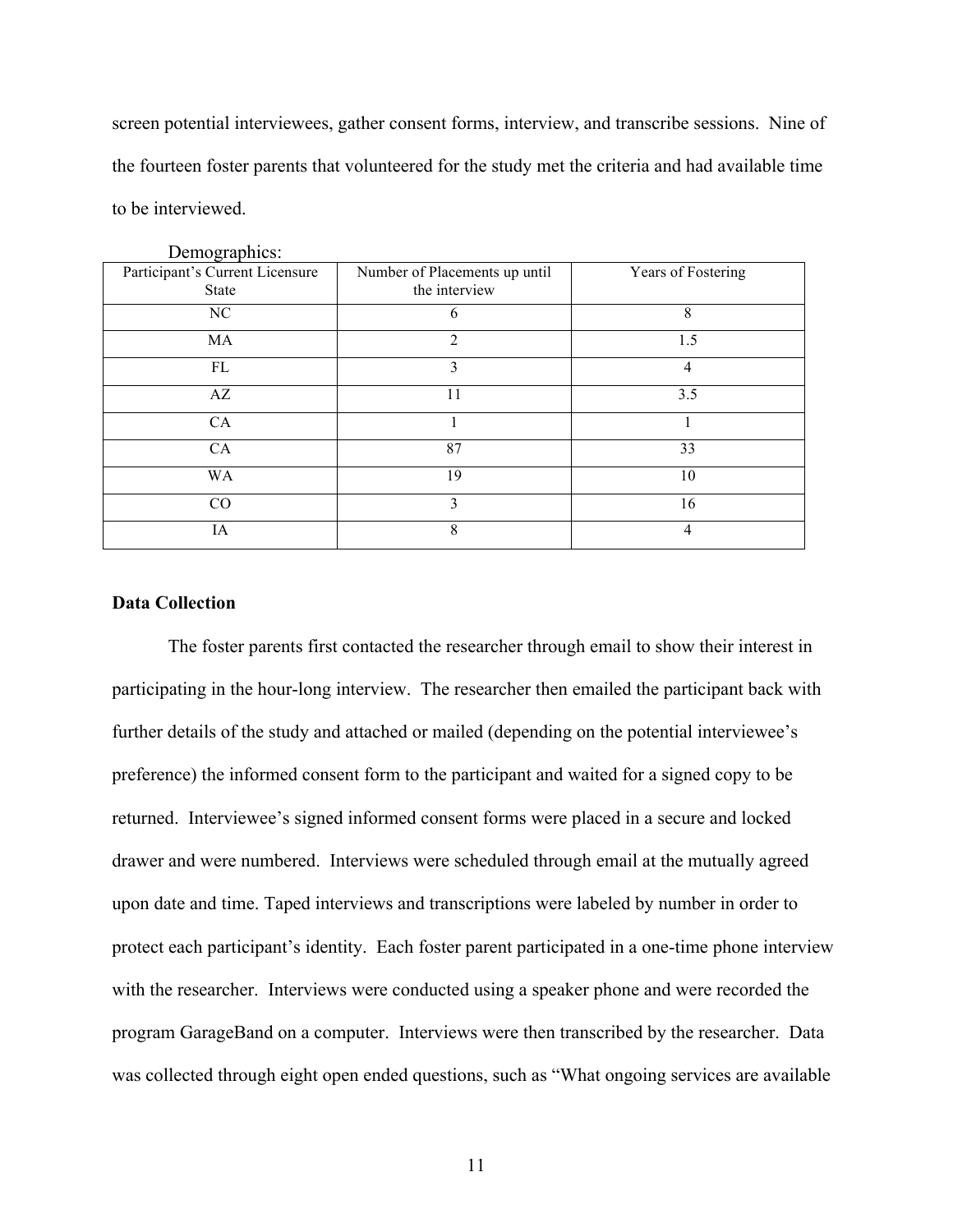to you, your family, and your foster youth through your agency?" (see Appendix B for full list of interview questions).

#### **Data Analysis**

Data collected from the interviews were analyzed using theme and content analysis. The procedures used began with each interview being separated by question. Then each question was read through with the eight responses to each question. The researcher recognized and organized the responses by the themes that had developed. Responses were then categorized by themes to organize the findings. Some responses, like those from the questions about motivations for fostering, ideas on why foster parents quit, and helpful supports were kept together. The themes are the researcher's interpretation of the data. In an effort to address bias, the interviewee's words are used in the discussion of the findings in order to maintain the interviewee's meanings. In using the direct quotations from the participants' for presenting the data, what they specifically said, the themes, and the similarities between the responses will maintain their intention. Themes and quotations can be found in the findings chapter.

Due to the voluntary nature of this study and the small number of participants from all over the country, the data is limited and further study is needed to generalize the findings. If resources such as money and time were available, I would have provided more time for interested participants to return informed consents and offer some financial incentive. However, since all the participants have the experience of working within the foster care system for at least one year and are from different parts of the country, the similarities in their current needs and recommendations to the systems show a commonality that needs to be further assessed and addressed.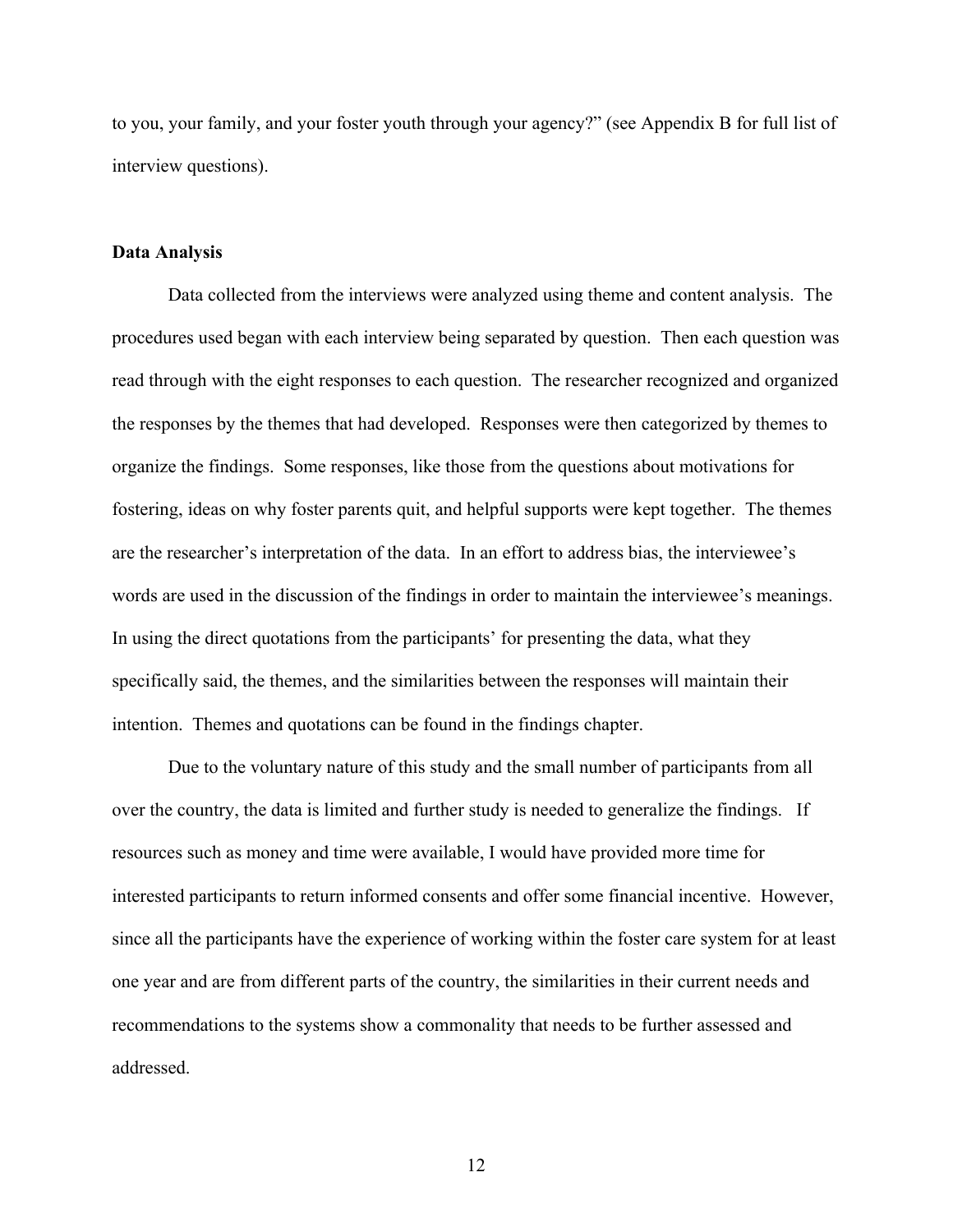#### **CHAPTER IV**

#### **Findings**

The information gathered for this research is informative to foster care agencies trying to develop a more comprehensive system to ensure higher retention rates of foster parents. The findings of this study identify motivations for fostering, identify foster parents' supports, assess for the current needs of foster families, and creates a list of recommendations to further support and encourage our foster parents. Nine foster parents participated in the research of this study. Experience as a foster parent ranged from one year to forty years, with two to eighty seven placements of foster youth in their homes. Participants were affiliated with both private and public agencies and lived in the northeast, east coast, southeast, northwest, west coast, and the Midwest. The data is organized in the following order: 1) motivations and supports, 2) training, 3) placements, 4) retention, and 5) recommendations.

#### **Motivations and Supports**

When asked about their motivation to begin as foster parents the responses varied. Five participants (56%) responded that they first became foster parents because they wanted children. One foster parent reported, "Well my goal originally was in hopes to adopt." Most of the interviewed foster parents (78%) were licensed as foster-to-adopt and were approved as preadoptive placements for children whom the agency decided were likely to have the parental rights terminated. One foster parent responded, "I thought about going adoption only but then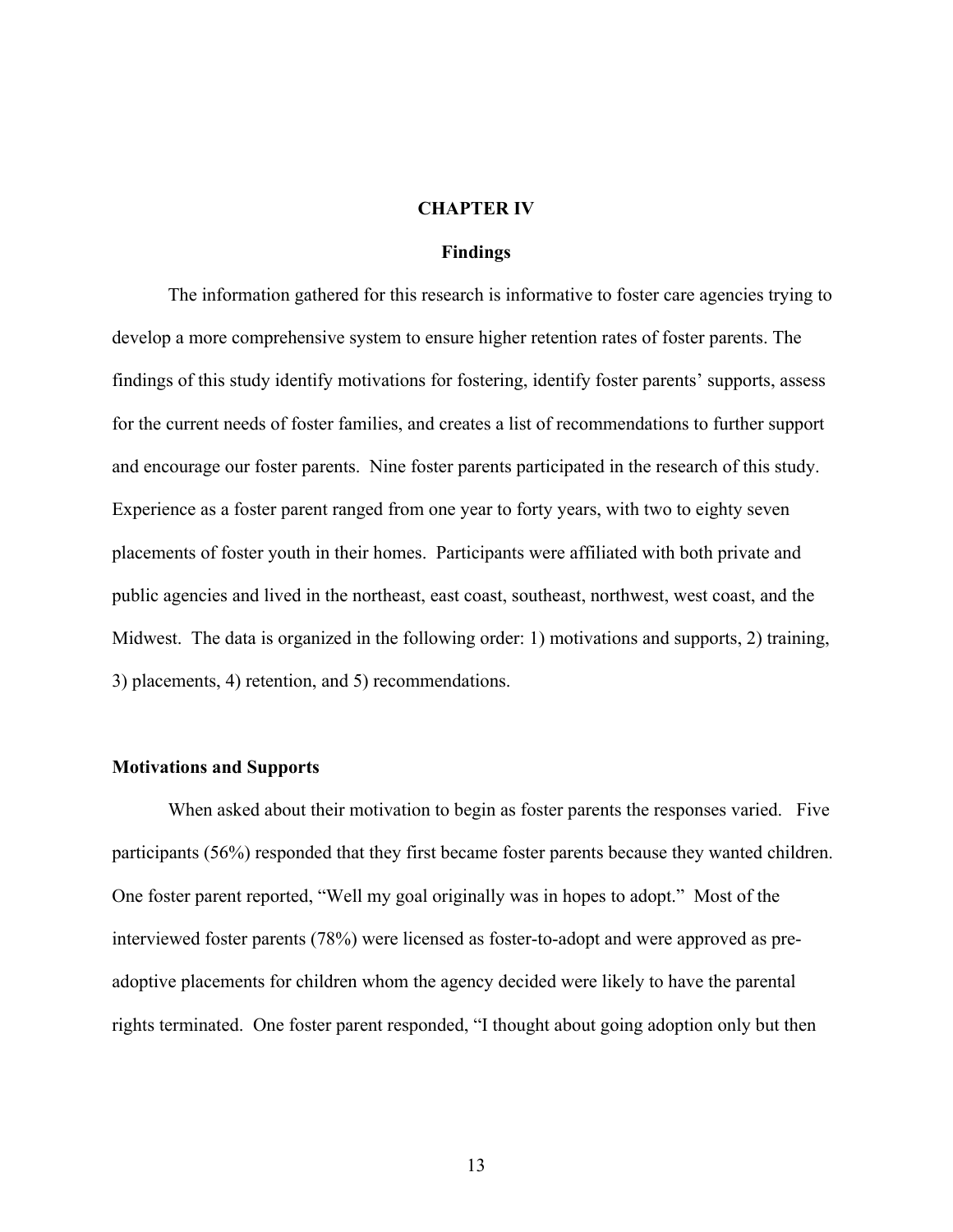you get a call and they don't have a home for a kid, and you don't want to say no. So I'm still foster to adopt."

Two participants (22%) stated that they had grown up wanting to someday be foster parents like one person's mother and the other's neighbor. Both stated that they waited until they were financially secure and the time was right in their family situation to be able to bring children into their home.

Two foster parents (22%) identified the need for more foster homes as their motivation to foster. When asked what motivated her to foster, one participant stated the following:

Need. Because it was needed. I mean I didn't wake up one morning and say that I want to have 87 kids. I have extra bedrooms in the house and they (my kids) weren't sleeping in them and somebody can use it. For me it's an easy question for me to answer but it's a difficult answer for people to understand. That there is a need.

Another foster parent expressed her motivation to continue fostering, "…knowing how many kids are out there and if we could prevent from one more being in the situation he is (adoptive son)…if we could prevent one more child by just meeting their basic needs."

Foster parents were asked about what supports enable them to continue to foster. Responses included supportive spouses, church, families, friends, coworkers, mental health specialists, foster parent support groups, and a love for the children. "Well I love the girls…I have a place to provide for them and so I want to give them the most that I can until there's some permanency and a better situation for them comes along."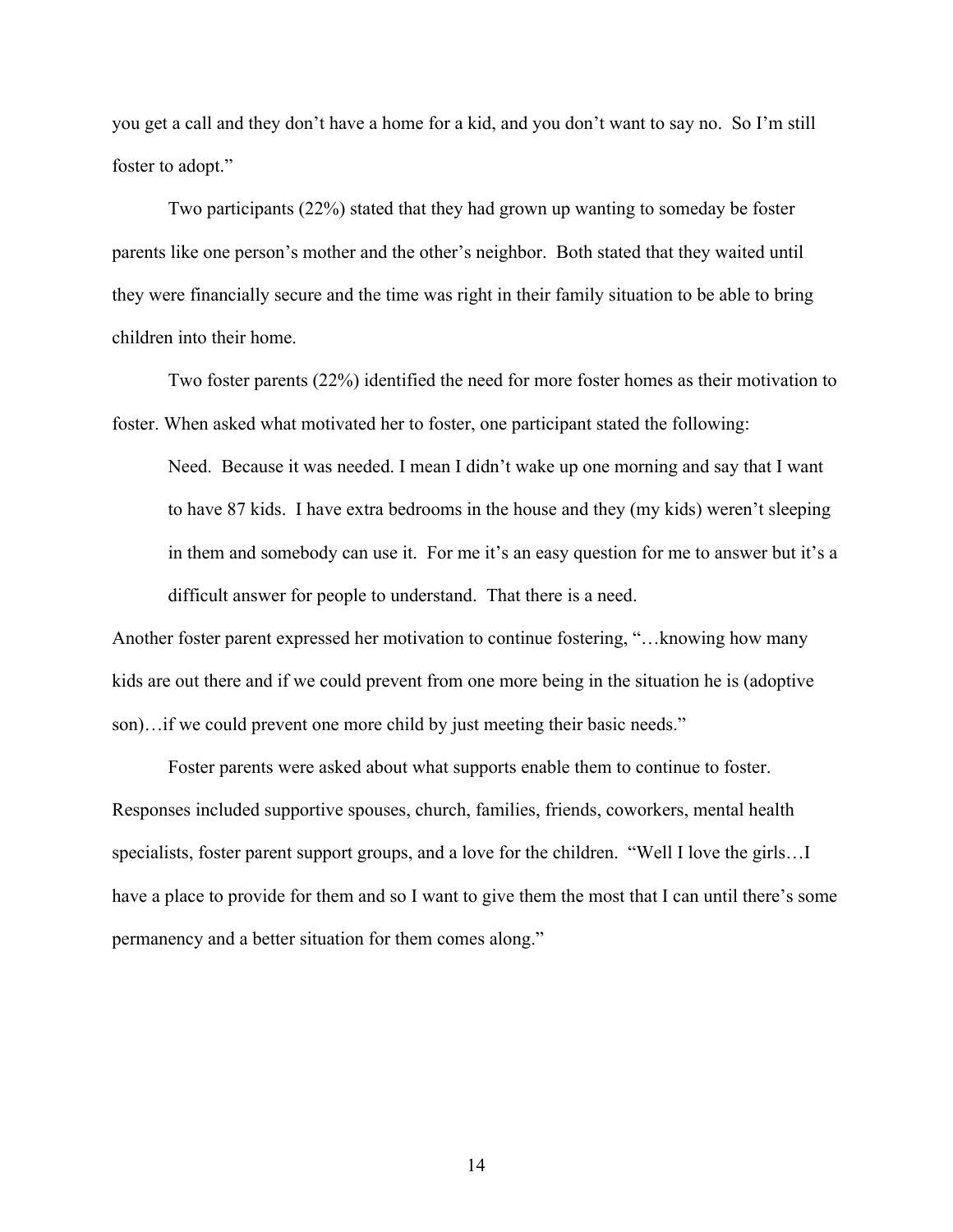#### **Training**

In the interview, participants were asked to reflect upon their own foster parent training experience, both the initial training and ongoing yearly trainings to keep up their state licensure. Initial trainings for licensure varied from 16 hours to 40 hours and foster parents needed to meet a certain number of hours of training annually to keep up their license, ranging from six to twelve hours per year.

In every interview (100%), foster parent support groups came up, some saying that it was their primary support and others saying that they wished for a local foster parent support group. In some of the participants' trainings, current foster parents were invited to speak. "When they came and talked about the realities of the kids you'd be working with because a lot of it was theoretical so you actually have someone to apply it to, so that was helpful." Another participant stated that for one of the training nights, they had to attend a foster parent support group, and that:

It was great to hear from other parents about their stories and the frustrations they had with court dates and parents at the visits and different health concerns like addictions and dealing with all of that stuff…it was real, I'd like to see more of that included in trainings.

In sharing their experiences of the initial foster parent training, six participants (67%) stated that they learned the most from other foster parents, either in the formal setting of the initial trainings or informal meetings with foster parents and online forums. Five foster parents (56%) stated that they participated in the PS-MAPP training and found the most helpful information was from talking about the process, how the system works, the honeymoon phase and reactions, and racial differences. One interviewee stated, "learning about how to take care of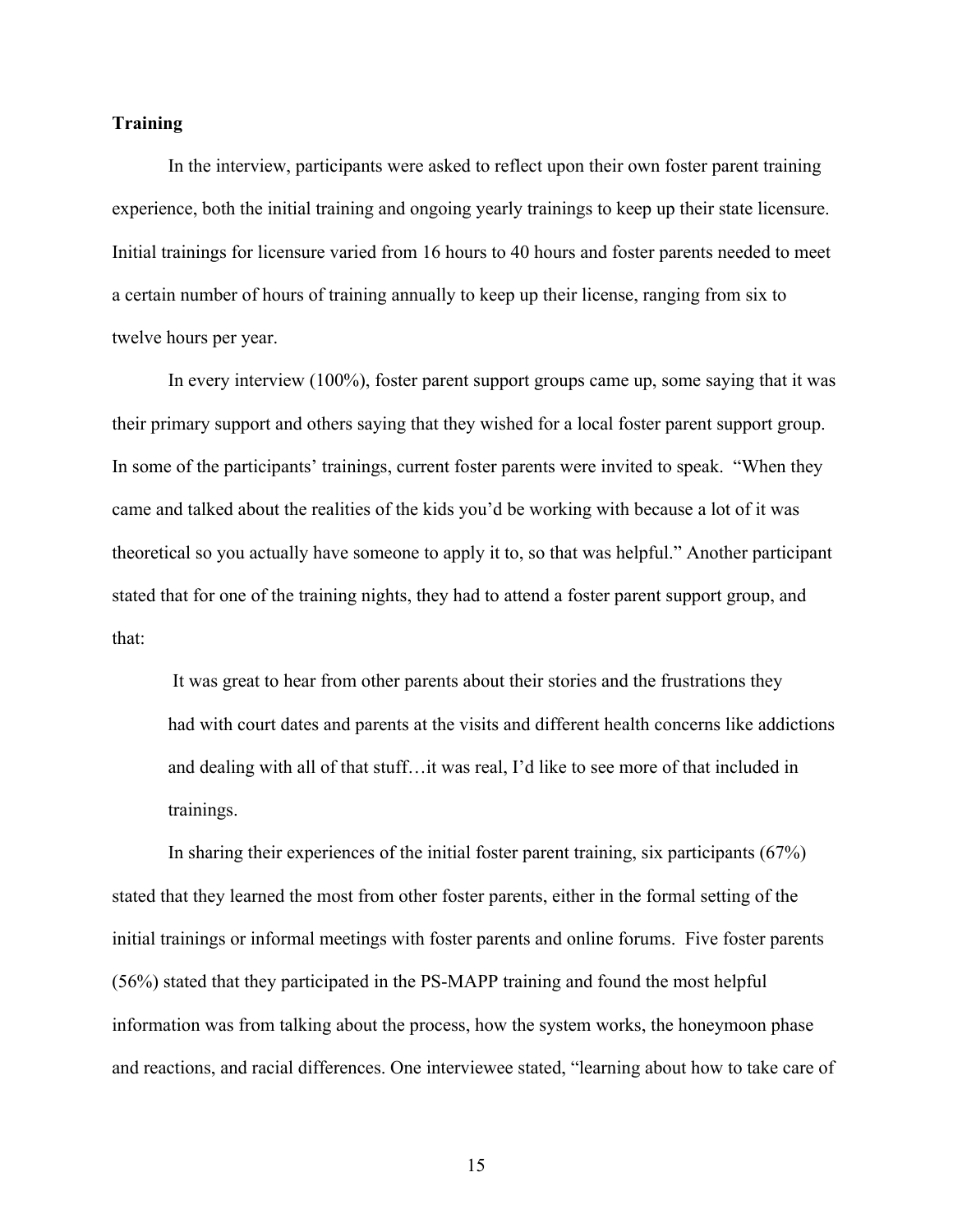hair, bathing, different aged kids come into puberty in different racial groups, stuff like that. Things that I didn't really know growing up but needed to know about." One participant responded saying the most interesting part of the training was role playing.

…So we got a better idea of what it was like from their (foster child) point of view. It wasn't this 'Oh, I have this wonderful new home with new clothes and lots of food to eat.' It was, I miss my mom and dad. Why am I here? And I don't care about all this stuff.

Other responses about the most helpful and useful knowledge gained from the initial trainings was about court, what to expect at court, the possibilities of the children's behaviors, behavior management, how to parent a sexually abused child, and how to manage button pushing. Learning about certain disorders such as oppositional defiant disorder, attachment disorder, and fetal alcohol syndrome provided parents with some knowledge for understanding a child when they first came into a new placement. One foster parent shared in detail how she appreciated meeting people who worked in the different departments within the system; someone who removes the children, someone who works the hotline, someone who works with biological parents, someone who works with foster parents, and learning how they all work together.

When reflecting on her own training, one participant shared what she had most appreciated from the training, "they supported what we had done prior (raising own biological children), so it gave us confidence that what we did, we did well. And what we did wrong, how to build on it. Giving us different options as parents to parenting."

When asked what was missing, in their opinion from initial trainings, four (44%) participants reported feeling that the training was "sugar coated" or "fluffy" and not as in depth as they needed. One participant recalled her initial training, "it was basically, love the kids and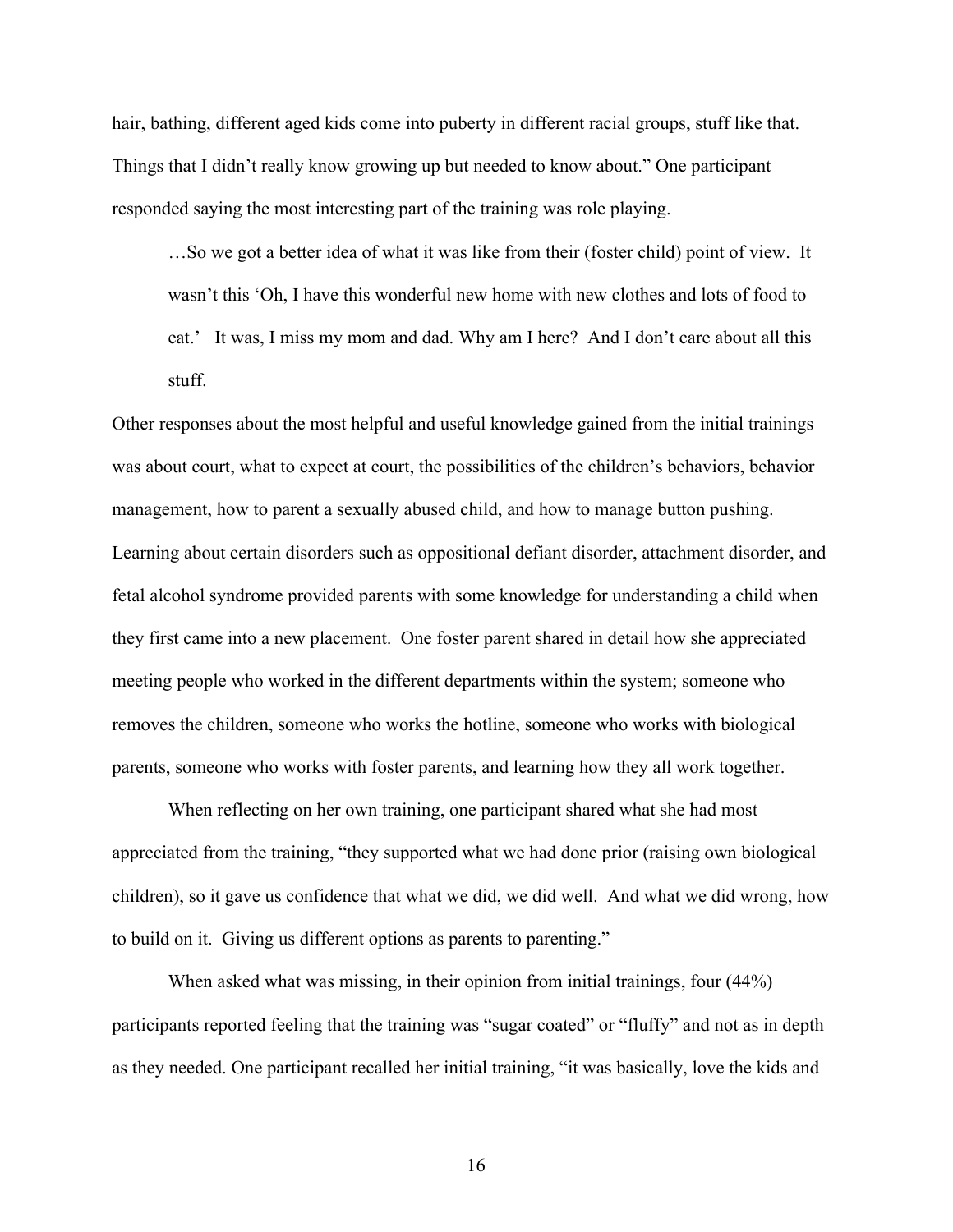everything will be alright." When asked what they would have liked to see more of, responses included hard statistics of the demographics of children in care and videos showing different parenting techniques to show to do work with difficult behaviors such as tantrums. One interviewee also shared her wish for a discussion focused around the expectations of the foster parents, "…about how much involvement you really have with the (biological) family and overall expectations, they don't tell you that you'll be the one doing most of the transportation and that sort of thing." Other suggestions to be included in initial trainings were: what behaviors to look for in abused children, safety training, and how to protect yourself. One participant spoke to the feeling of not being prepared enough to meet the expectations of the foster care agencies.

Participants were asked to speak about their experiences with keeping up licensure and completing the specific number of hours of training their state required. Every participant (100%) stated that there were more than enough opportunities to get the hours required, however, if there were problems attending the trainings, it was due to the location, time, and/or lack of childcare at the training event. Three participants (33%) reported driving forty-five minutes to an hour and a half to get to the meetings, which are usually held in larger cities. One commented, "And I wish there was more online classes that you could read and answer questions rather than sitting in a four to eight hour class on the weekend." Four of the interviewees (44%) reported that they participate in foster parent support groups and all stated that the hours spent at the support groups count towards the training hours. These meetings were preferred to the trainings because they were able to vent about their own situations, gain advice from other foster parents, and sometimes, childcare was provided at the location of the event.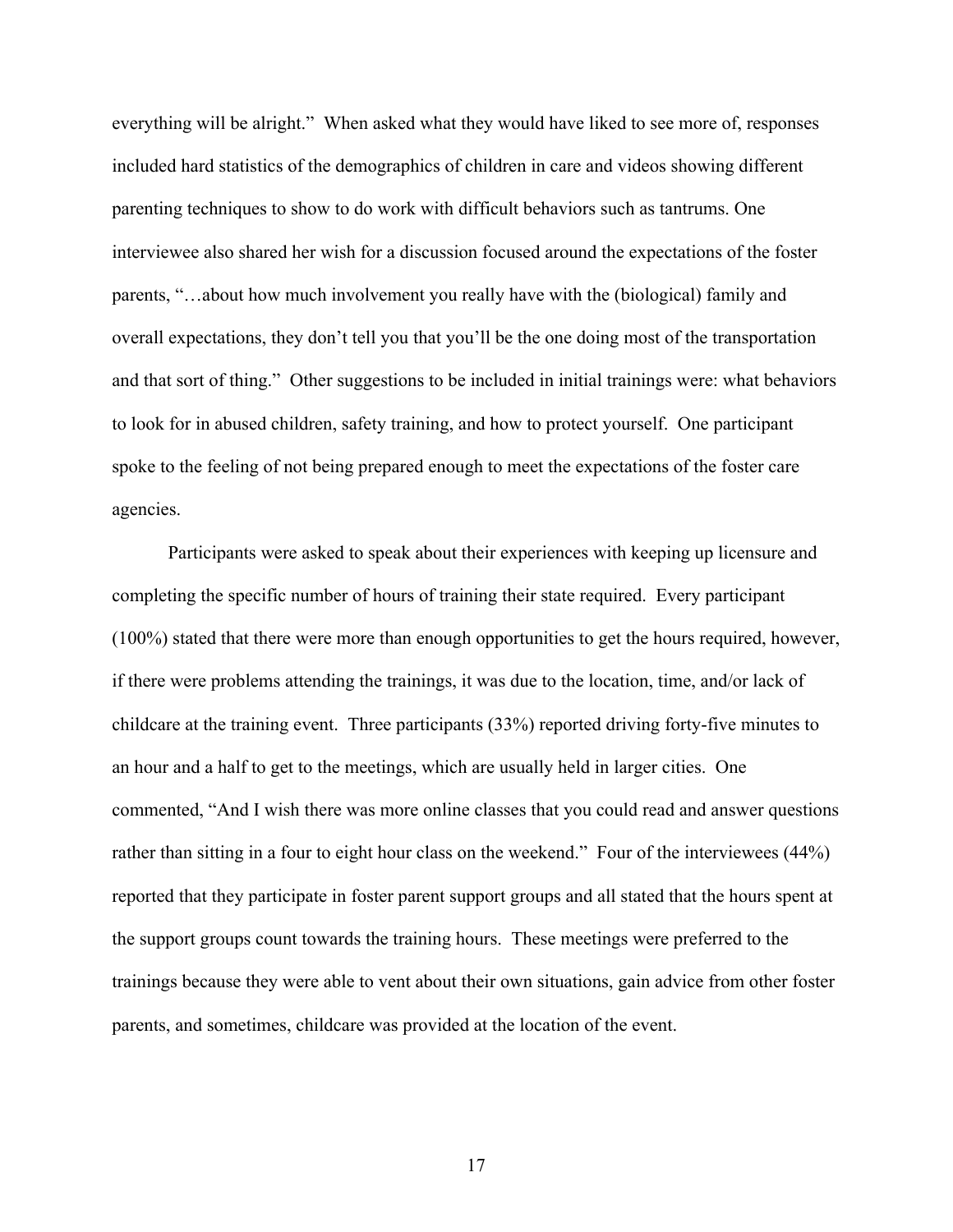For ongoing trainings, foster parents are able to select which trainings to attend based on their interests and needs. In the interview, parents were asked about training topics and what trainings they would like to have that have not been made available. Possible topics included birth parent relationships, discipline, and teenagers.

The last training I went to focused on babies and attachment…thinking about that and my current placement, I would like something (a training) about attachment disorder and RAD, not so much on the younger kids but as teenagers and how that is manifested and ways to help when somebody is older.

#### **Placements**

During the interviews, participants opened up about their placement experiences, the good matches, the not-so-well matched placements, and the initial transition period. Interviewees discussed facing many obstacles in first few days or weeks, as far as receiving the proper documentation for the children and locating services that were required immediately, such as evaluations and school enrollment. Five participants (56%) voiced their concerns that the caseworkers are so overwhelmed that placements are not matched appropriately, one participant shared that she was matched with a child who had a severe allergy to cats, but the foster parent cared for several cats. Others reported issues with age, being matched with foster youth who were outside the ages the foster parent was licensed and trained to care for or being asked to take in another child when the house was already filled to the limit. The foster parents with more experience stated that once you have had several placements, you begin to learn what questions are important to ask before accepting a placement.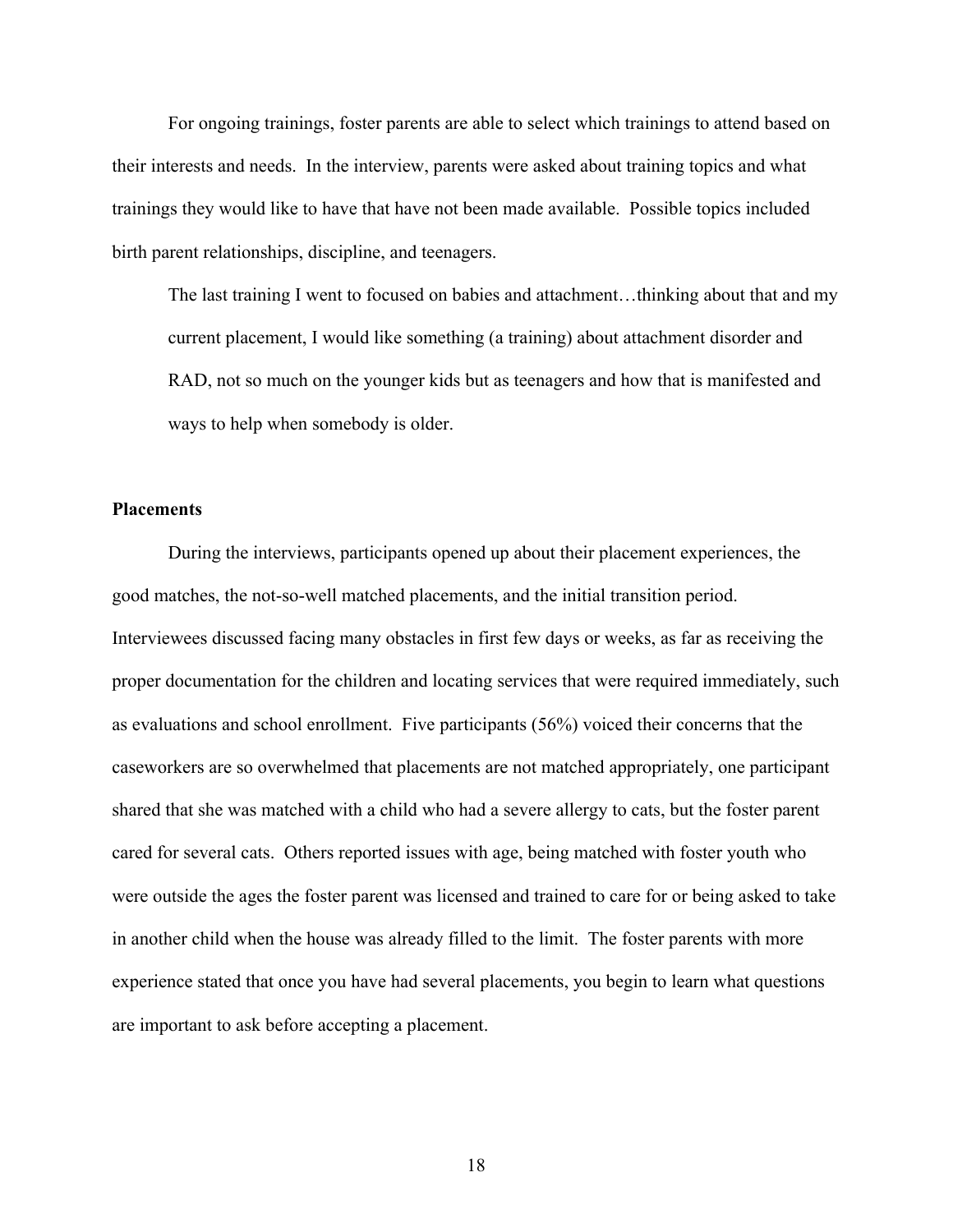Despite all the laws, we are not given all the information. (I was at the hospital with one placement) the county actually accused me of being the problem, saying there had never been a prior problem (with this child), they said the child came to me with no behavioral problems, slight mental retardation, and slight neurological brain damage. And it turns out that the child had been diagnosed with a personality disorder with psychotic tendencies and there was a well-documented history of the child and birth family. And I was told this child was homeschooled, well no; it turns out this child was homebound because it was determined that it was not safe for this child to be on school premises. So the foster parents don't always get enough information.

When asked what makes for a successful placement, one participant stated, "Knowing what you want and being properly matched. You can ask more questions and you can say no." Another foster parent spoke in detail about her experience of not getting enough information from the beginning of placement:

We need more truthful information about the kids, a more detailed intake meeting about the kids, especially teenagers, we get no information about the kids at all. I have got kids who come in who take psychotic medications and I knew nothing about it until the social worker comes in one day and hands it over. One time I had staff from the hospital come to visit and said they needed to talk with one of the kids. When I asked what's this about, they say, "Oh we've decided that this is a private situation because she was over 16, we want her (the foster youth) to tell you what her problem is" and that lasted like a snowball in hell. And I don't, I still don't know what she was hospitalized for, they know why but they can't tell me because of confidentiality…The kids are here twenty-four seven and I take care of them and I am responsible for them and if something happens here I get in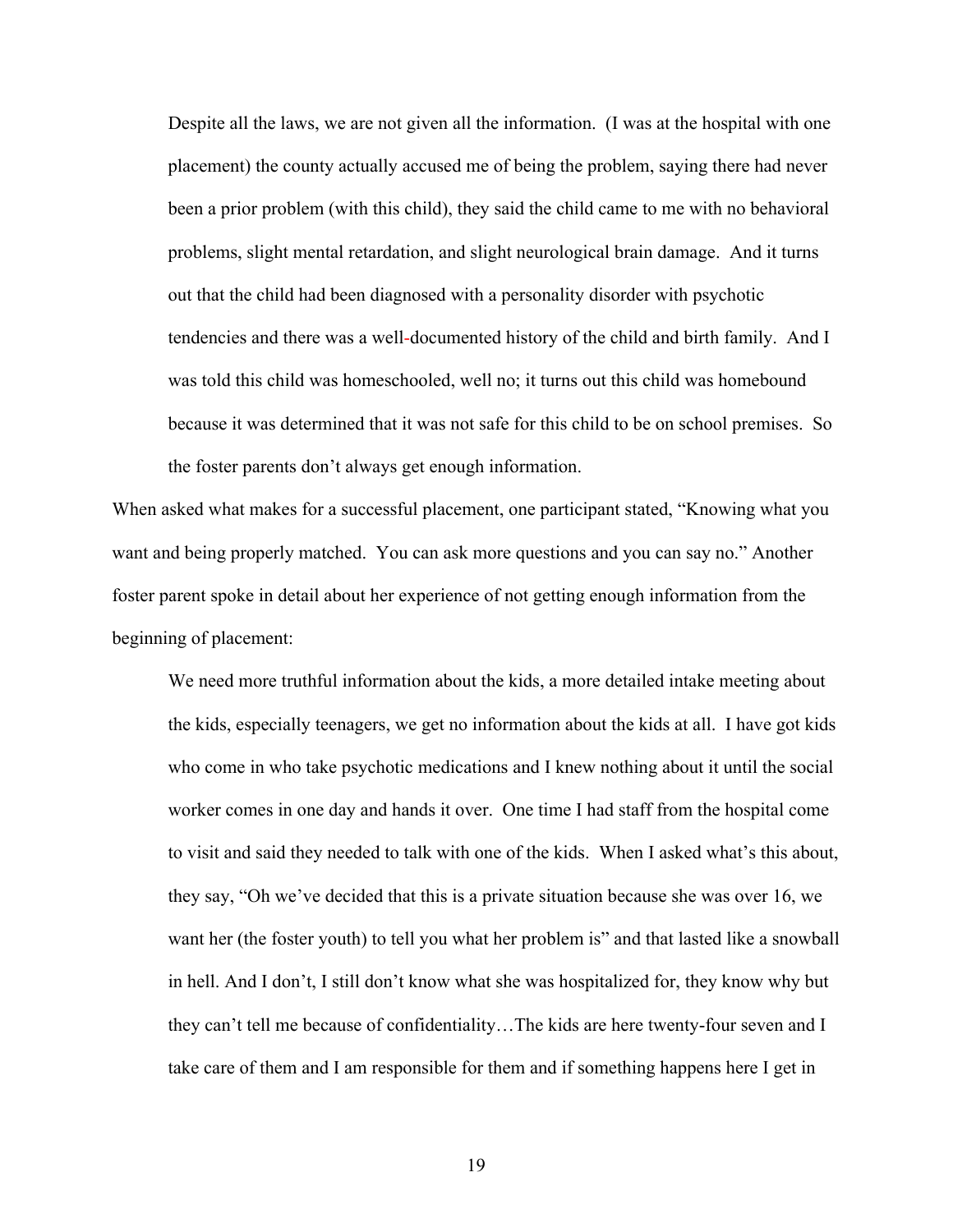trouble for it…I have to be able to know what is the complete story not only to protect myself but to protect the other kids in the household as well as protect the child.

Those interviewed for this research live in eight different states all across the country. Agency services varied greatly, however almost all participants spoke to the difficulty of initially locating health and mental health care services that were local and accepted by insurance of the foster youth. One interviewee stated, "They should have this in trainings to teach us how to access services because when you first come out you don't know anything." In locating doctors, some said it was easy, because they were able to keep the child's old primary care physician. Others, particularly those in more rural towns, had a difficult time locating a doctor who would accept Medicaid. However, overall, specialty doctors seemed to be the most difficult to access.

And the dental care is probably the worst, it is so hard to find one that accepts Medicaid, and even harder to find one that will work with a child with special needs. I once had two kids who had rotten teeth, their teeth actually needed to be taken out and I had to drive an hour and a half just to get a dentist to take a look inside their mouth.

Another participant had a similar experience with locating a dentist and shared her frustrations with the quality of service:

The problem is especially with the dentists, there are so many dentists that don't accept (state Medicaid) anymore. I have had a lot of dentist tell me oh Ms. we don't take it anymore because they pay too slow or they don't pay enough and we lose money. And then I get turned off when I call the dental office and get, uh "medicaid hours are this time" and the kids feel very unhappy, it's a sense of segregating the paying customer from the medicaid. And then I stopped going to one dentist because the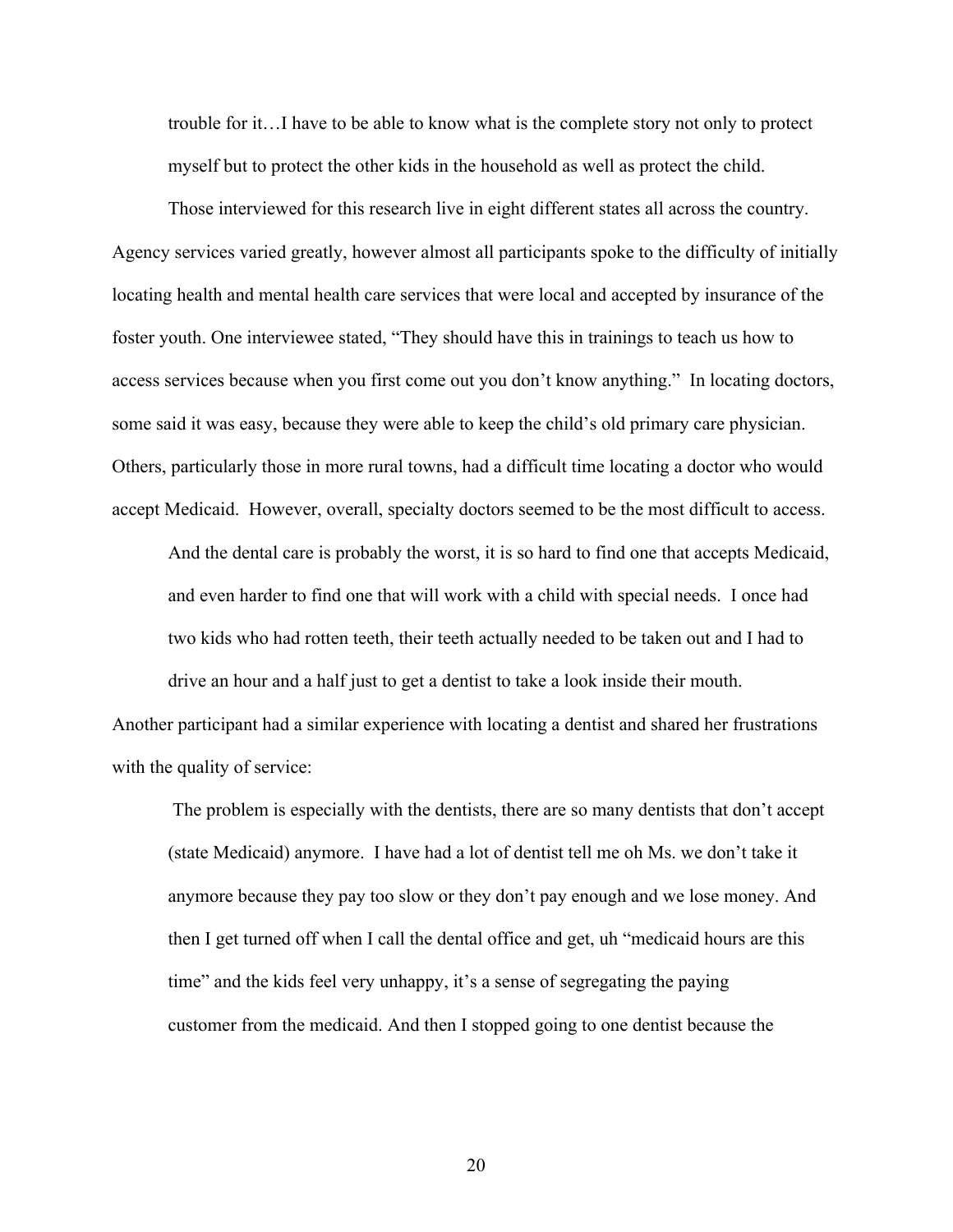receptionist said, "are you a medicaid customer" and was not discrete about it. And the kids get very, very upset that feeling that they are different.

As for locating mental health services, the responses varied. Some were part of agencies that had their own staff that came to the home for in-home therapy. One participant stated that her agency provides counseling for anyone in the home who needs it, even the non-foster youth and the foster parents.

So for instance we have four boys now and the county has three of the boys seen every other week by the counselor. She comes on Sundays, because between all the schedules of school and sports, it makes it so much easier for everyone, you can't get much better than that.

It seemed that for most foster families, locating a mental health professional that would accept the Medicaid was fairly easy. However, the issue was when foster parents were looking for therapists with specific expertise or experience, such as working with foster youth or children with special needs.

Placing the foster youth into new schools came with mixed experiences as well. Some said they were able to get their new foster youth into school within a week, which was made possible by a caseworker having all the proper documents available at the beginning of placement, while for others it took up to two or even three weeks. One foster parent reported, "Within the first couple of weeks you are required to take them in and I didn't have all the forms in place. I waited, I waited for them to provide me with phone numbers." During placements, asking for help and knowing where to get it seemed to be another common theme between interviewees. One participant stated,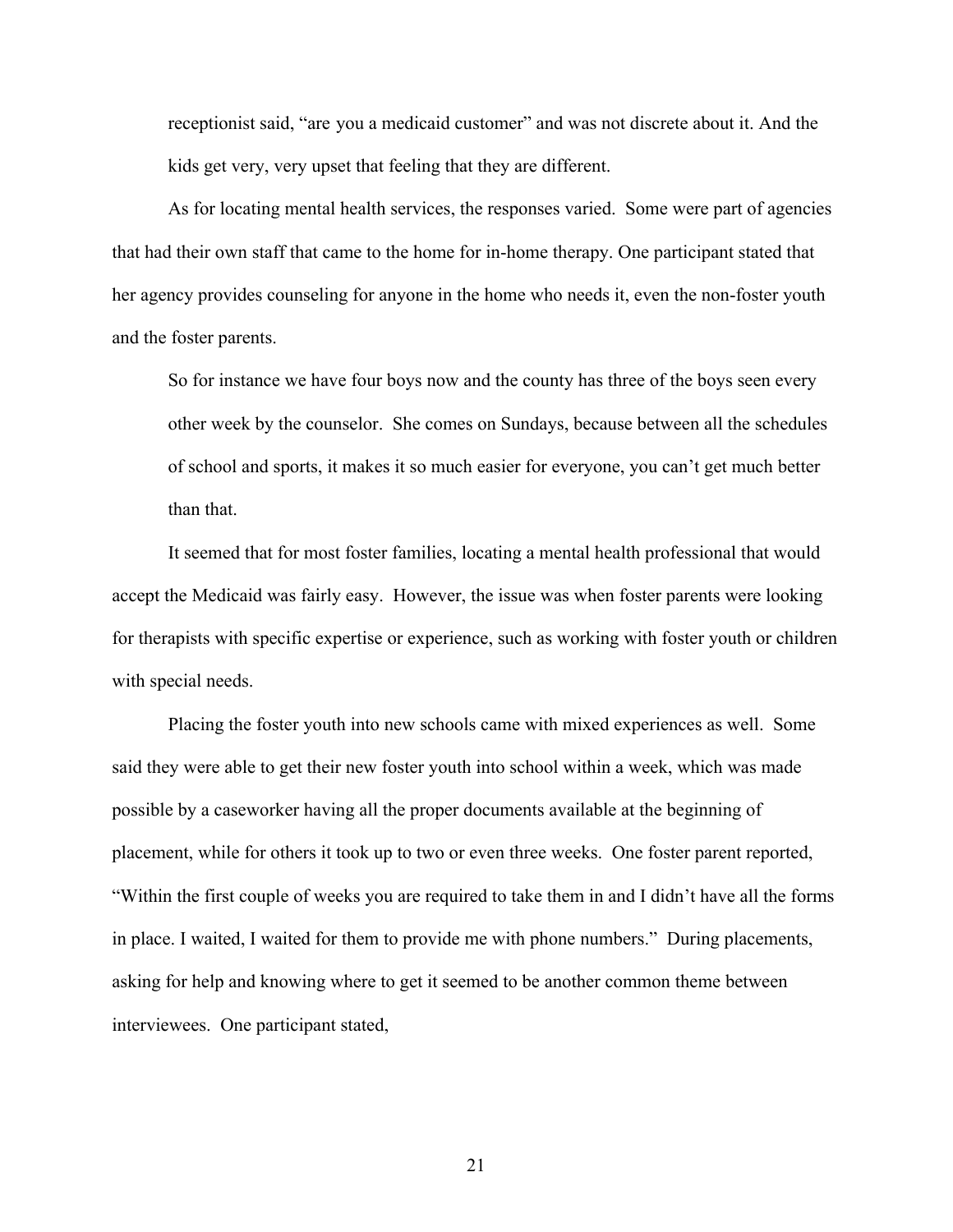You have to ask. They don't shout it out, like hey there's a grant here, you have to know. I just asked, what can you do, can you do anything here, and ask other foster parents. I have a big mouth so I get what I need.

It seems that for those foster parents who advocate for their foster youth and create contacts within their foster parent network and maintain relationships with the agency workers, they are more likely to get involved with additional agency supports and services. Some of the assistance foster parents received when they asked for it included: \$50 voucher for book and school supplies; picnic trips; fishing trips; free prom dresses; strollers; free shopping by appointment; suitcases; and toys. Several participants in this research stated that on their own they located organizations in their cities that provided extra supports and services that were not affiliated with their fostering agency.

#### **Retention**

Participating foster parents were asked what makes for a successful placement and what causes foster parents to quit fostering. Responses for successful fostering included teamwork, communication, and cooperation. "The cooperation of everyone involved, the CPS worker, licensing worker, giving foster families a realistic picture of what the expectations are." Another foster mother reported, "When everybody is on the same page and communicating…Like if you don't communicate, then nobody can help you. And the child won't be successful if you don't get them in services they need." A number of foster parents emphasized the importance of maintaining a good relationship with the caseworker, some noting that it is not always easy due to the high turnover rates of foster care caseworkers.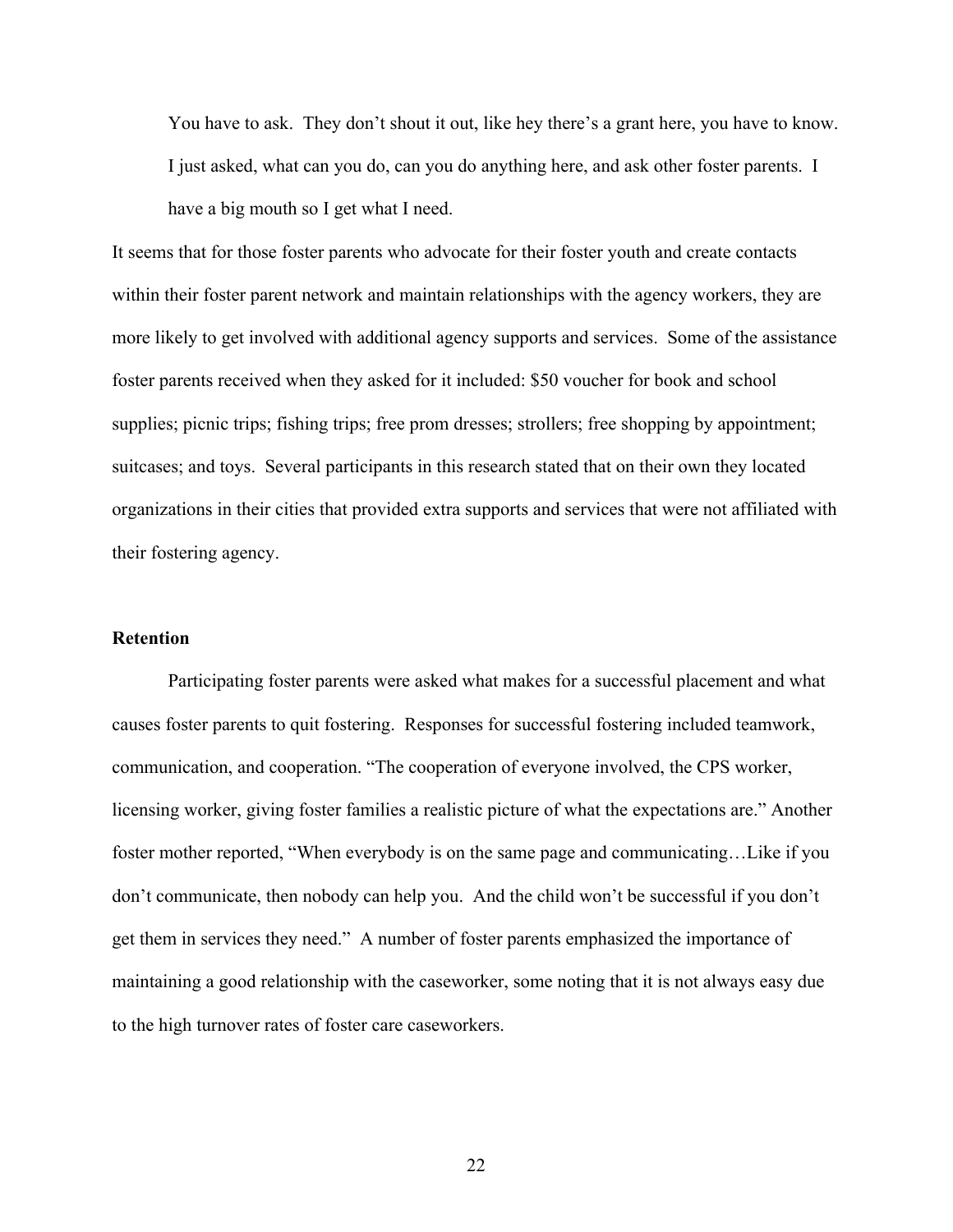It's a job and it makes things so much better when you have a full circle, so the children can talk to us and or the caseworker. Notwithstanding confidentiality, but working together. And also, I need to be supported by the caseworker and if I'm not, if what I'm doing is wrong, tell me. But not to undermined me in front of the child because that never works.

The foster parents that were most satisfied with their agency discussed in detail the support they have from their caseworks. Some keep in contact through email or text message and have their caseworker's number on speed dial. The agencies have caseworkers on call for 24 hours a day and are available for any emergencies. One participant spoke about a friend's caseworker:

Both of their children are reactive towards touch…because of their behaviors, which are pretty wild, the social worker every morning that's possible, goes out and helps get the kids ready for school.

Another foster mother mentioned her agency team as one of her biggest helps and supports. "My placement team is wonderful, when I'm really having a hard time they'll do whatever they can to try to get me some time to rest." One foster parent spoke about the aging out classes available for teenagers in care and how her agency sends the teacher out to their small town to teach the students who will soon age out rather than having all fifteen kids get driven to the larger city by the foster parents. It's the caseworkers making these extra efforts, getting to know the foster parents and their needs, and doing something about it that really makes a difference in the experience of the foster parents. They feel more support, and in turn the children benefit.

Along with the team approach to maintaining a successful and supportive placement, many foster parents mentioned the importance of supporting the goal of reunification. One foster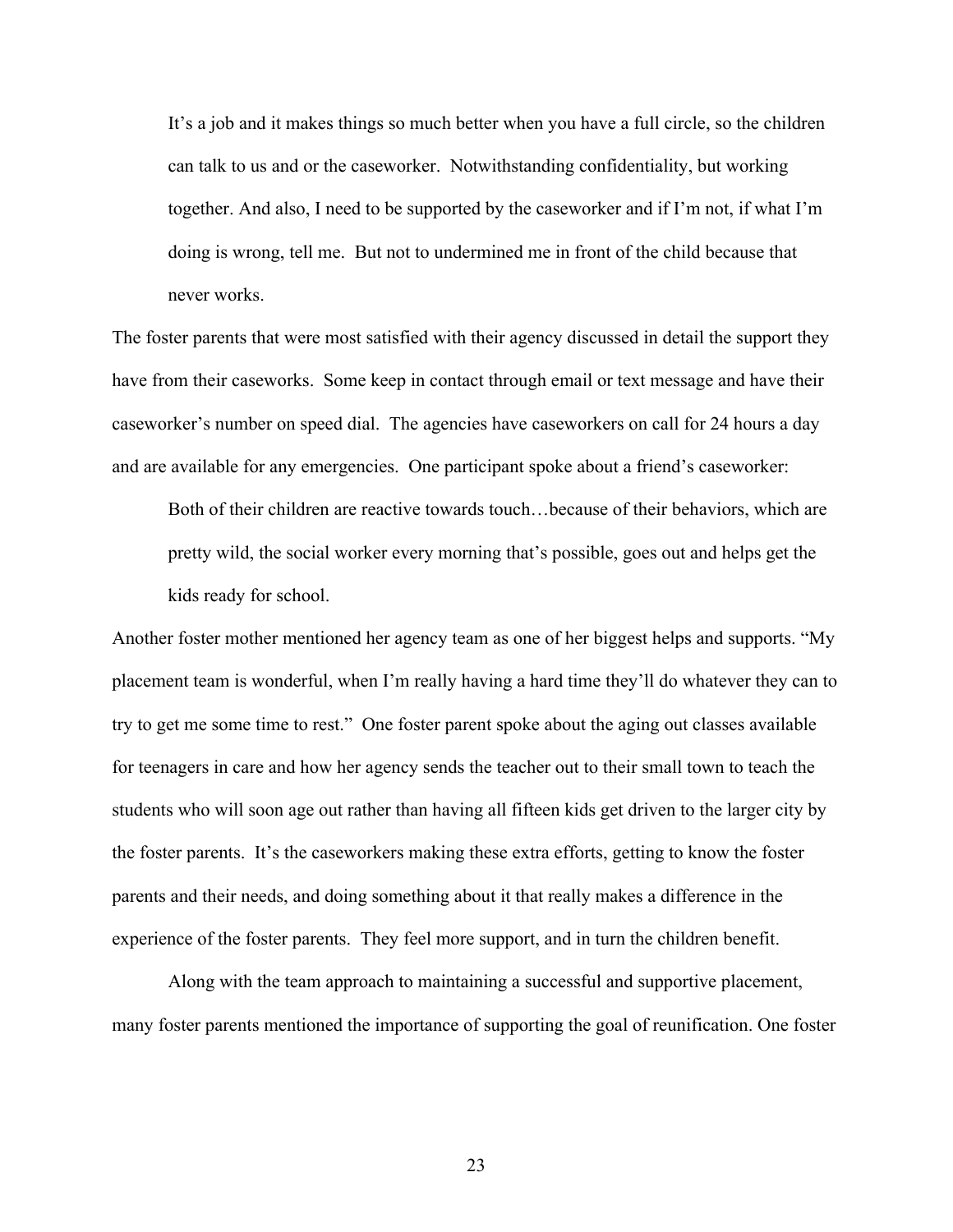parent wished that relationships with biological parents were encouraged more and a bigger part of the training experience.

Every year we request birth parent relationships, more and more shared parenting has become the focus and its not really trained. They tell you to go out and for example, I'll tell you there was this beautiful article written and said invite the birth parent into your home and cook and show them around. But they don't really explain to you how do you do that when your foster child's parent is an accused rapist, they don't tell you how to deal with that. When they are high on drugs. And especially new foster parents make so many mistakes ranging from either treating the birth family like they are monsters or getting all buddy-buddy.

Three interviewees (33%) described the importance and results of having a good relationship with the biological families, stating that it is what is best for the child when it comes to transitioning home.

Because what kids do is they glorify their families when they are away from them, they forget all the things that happened to them. So for a successful placement- make sure the families are a part of the kids' upbringing. You have to be very accepting of the family and then when the kids will be able to intelligently decide 'okay this is something that I can accept.'

Another foster parent stated, "Whether a person can raise that child and parent that child, doesn't matter. There is still that connection (between mother and child) that needs to be addressed and needs to be respected."

Participating foster parents were asked for their opinions on why foster parents quit fostering. Responses included a lack of training (22%), poor relationship with the foster agency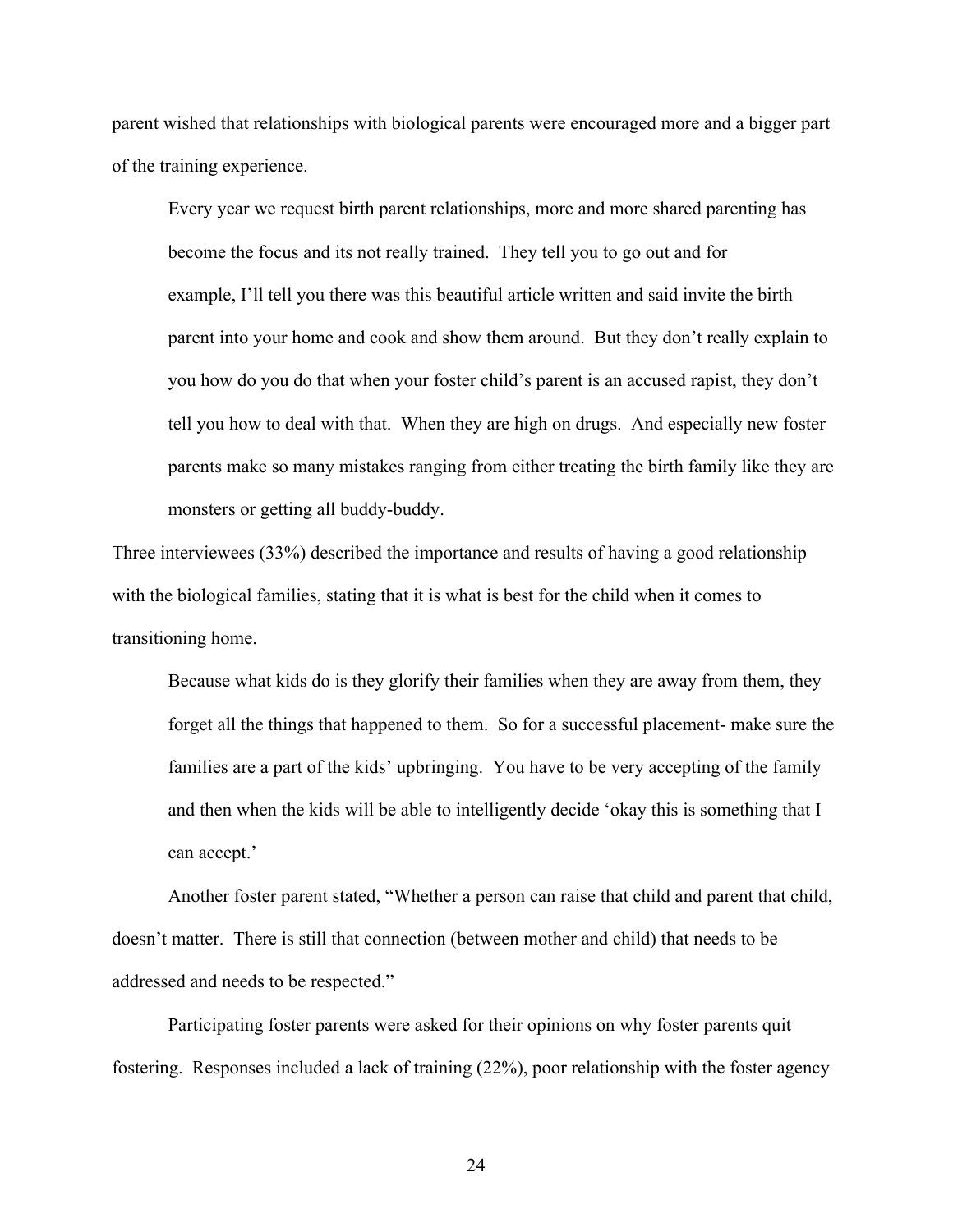(78%), emotionally draining (67%), confusion of roles and expectations (44%), and a lack of control or involvement with the agency's goal for placements (67%). One foster parent spoke about fostering as a professional job that is under-resourced and underappreciated:

There's that middle patch where social workers are trained where foster parents aren't.

We are expected to be professional parents, yet we aren't given that professional level of

training. I think that part of it is what causes a lot of foster parents to burn out. Seven interviewees (78%) spoke about poor relationships with the foster agency as the reason that they would quit fostering or have heard why other foster parents have quit. These stories centered around restrictions and rules on caring for the children (in terms of where they can go, haircuts, vacations), foster parents not being a priority or respected, and overburdened caseworkers who cannot provide the agency support that is needed.

Six foster parents (67%) reported that fostering can be emotionally draining and contribute to burn out. Responses included: "Because its exhausting", "feeling guilty for taking breaks", and "feeling alone." One foster parent told a story about the heartbreak she felt when the foster son she was hoping to adopt was reunified with his biological mother. He was soon after removed and placed in care, then reunified, then put back in care. This was not the only foster parent to talk about this heart wrenching back and forth of foster youth that takes a toll on the emotions of the foster parents, who want what is best for the child. One foster parent stated:

And the frustration is just overwhelming, we care so much about these kids, we love them unconditionally and they are our kids while they're here, but they're not our kids. And that's another thing that frustrates me, they are our children, but then they're not. We have no control at all.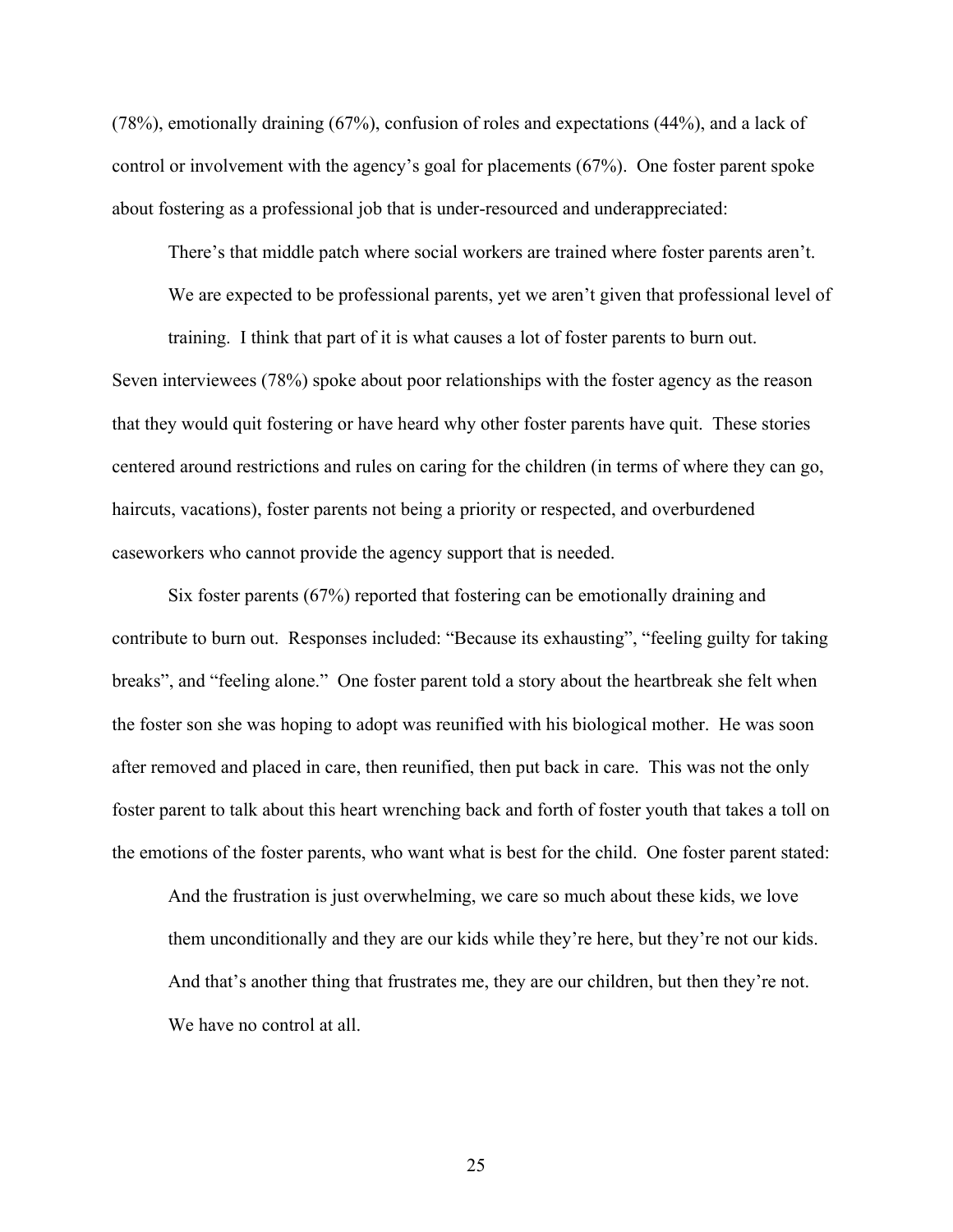A lack of control or involvement with the agency's goal for placements was identified as a reason why some foster parents may quit by six of the interviewees (67%). "They can handle the kids but the system and the back and forth and all the uncertainty, people can't deal with itits hard." Four foster parents (44%) discussed their frustrations with court. One participant shared:

The way things happen in court, it just doesn't make sense. And you think, "Are we even doing any good? Are we even helping?" Because a lot of things happen in court and it could be frustrating and could just tear you apart. I mean you see a lot of good and not so good.

Four participants (44%) talked about the confusion of roles and expectations as additional contributions to burn out. Responses included: "unreasonable expectations of foster parents," difficulty locating support and available resources, and differing goals between the agency and the foster parents (reunification vs. adoption).

#### **Recommendations**

At the conclusion of each interview, the participants were asked, "Do you have any recommendations for foster parent trainings and/or ongoing services?" Responses varied from birth parent relationships (22%), to childcare at evening and weekend trainings (44%), to be provided with a list of experienced health and mental healthcare providers at the beginning of placement (33%), to more large-scale state-level recommendations (44%). As previously stated, foster parents have stated a want and need to learn how to better navigate birth parent relationships. One foster parent recommended that the transition period home be lengthened for younger kids to allow for some co-parenting between foster parent and biological parent and to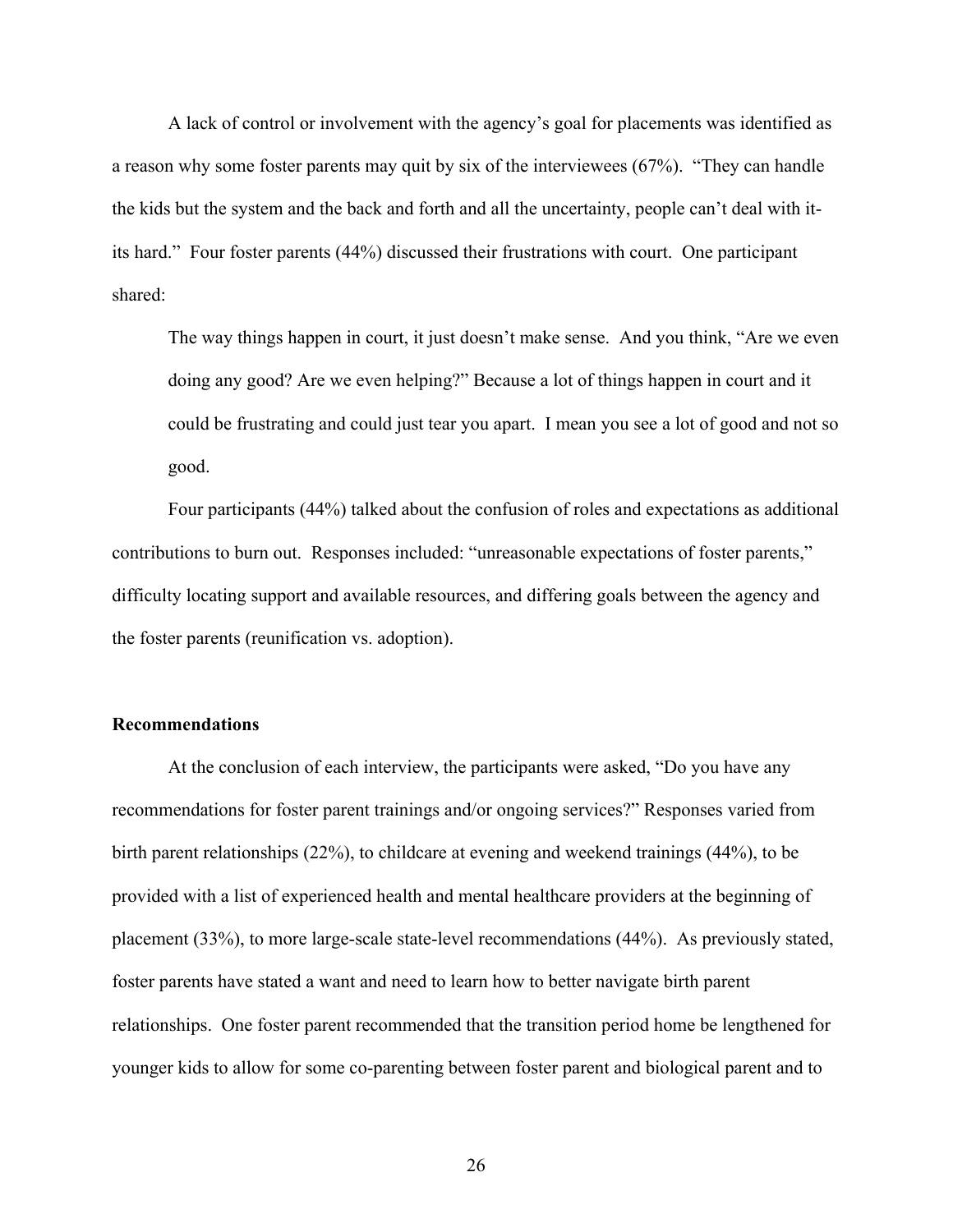better encourage the bond between biological parent and foster child. Also previously stated, foster parents identified access to experienced medical and mental health professionals needs to be more available and maybe a list of nearby providers should be given to foster parents the first day of placement.

In discussing trainings, foster parents (44%) recommended that trainings be available online, on weekends, during evening weekend hours, and provide childcare. Another foster parent recommended that foster youth (or young people who were once involved in the system) be invited to speak at initial foster parent trainings in order for potential foster parents to hear their perspectives and experiences.

Other recommendations were on a larger scale. One foster parent spoke about her ideal vision for placement. She spoke about empowering teenage foster youth and the social worker by having a team of people (the youth, the social worker, a supervisor, and the foster parent) to meet at the potential foster home for a "team meeting in the house where the kid is going to be (present) and have them look at their space that they're going to be sleeping in. And then make the decision if they want to do that." Another foster parent stated that we must refocus our attention to the youth; that the system needs to focus first and foremost on the safety of children and rehabilitating families and enable reunification. "The concentration should be on the kids and not on the foster parents or the birth parents, but on what's best for the kids and what the kids need at every moment of their life. (Foster care should) not just be a holding pattern until the court decides where the child goes. Another recommendation was for there to be an annual conference for foster care agencies to come together as a community and talk about their differences and how to do things better together. "To think about what we need now in these troubled times to make the foster care system a better place for kids."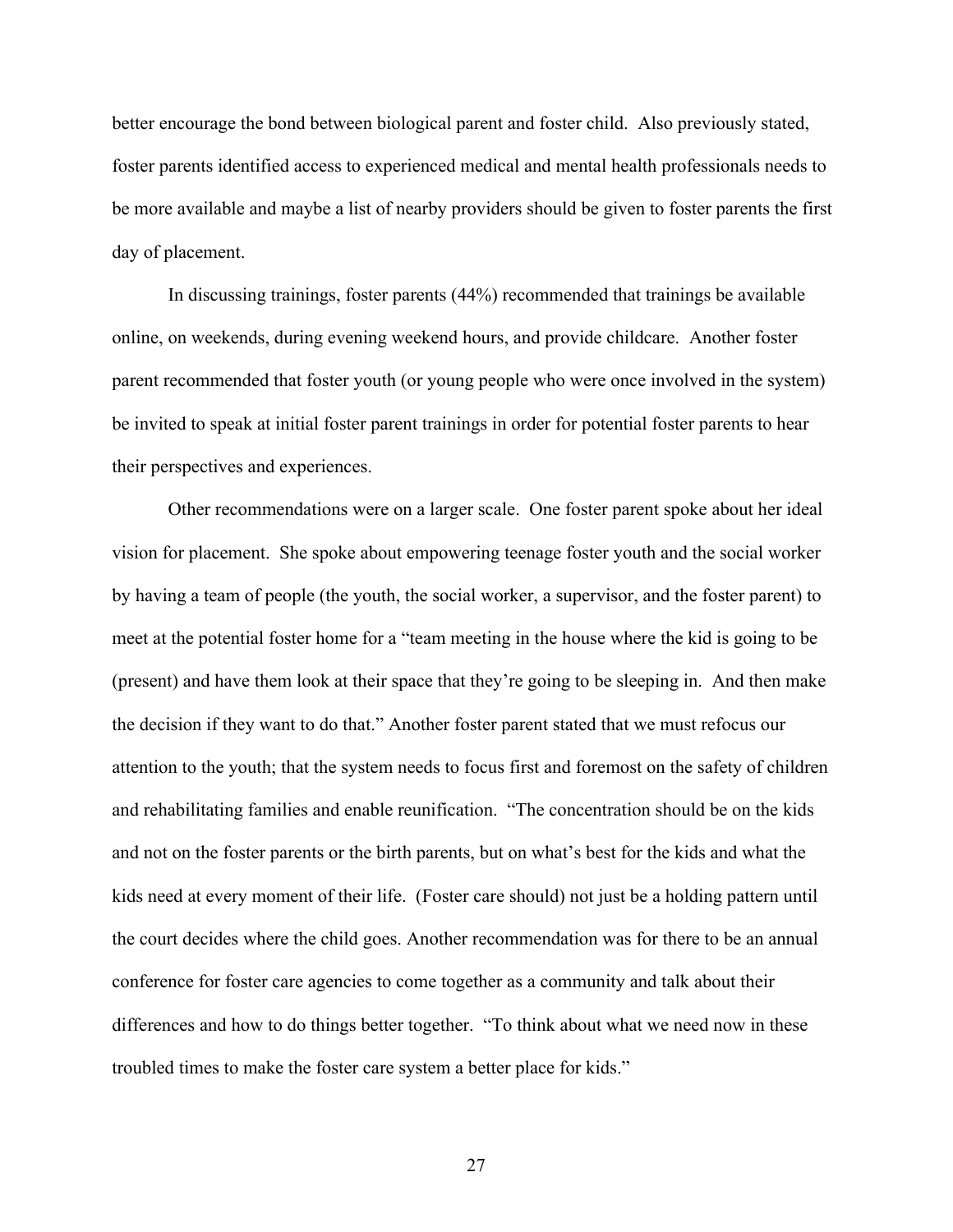One foster parent recommended that foster parenting be considered a profession. "Like a job that you love, sometimes I'm uncomfortable with the expectations that you love a child like they're a member of your family and then turn around and send them back to a situation that you know is not the greatest." She spoke about the expectations being greater if fostering was considered a profession rather than volunteering and being provided with a minimal stipend. She asks, "Why not put foster parents in the position to be a stay at home mom and get paid a monthly salary to provide care?" For people to take on the profession of fostering (not to adopt), they would care for children for the year or so, "prepping him up to return him to the family and it would be much more effective if actually they (foster parent) were trained and expected to handle this like a job." She spoke about homes for people with different disabilities and wondered why we are not doing the same for our youth. Foster parents are the ones who are there twenty-four hours a day- seven days a week doing the hard work with minimal resources and essentially are expected to be professional parents while neither treated as professionals nor trained adequately.

The information gathered for this research is informative to foster care agencies trying to develop a more comprehensive system to ensure higher retention rates of foster parents. The findings identified foster parent initial and continued motivation to foster, the experiences of initial and ongoing trainings, and working as a team player within the foster care system. The next chapter will analyze the findings and previous research.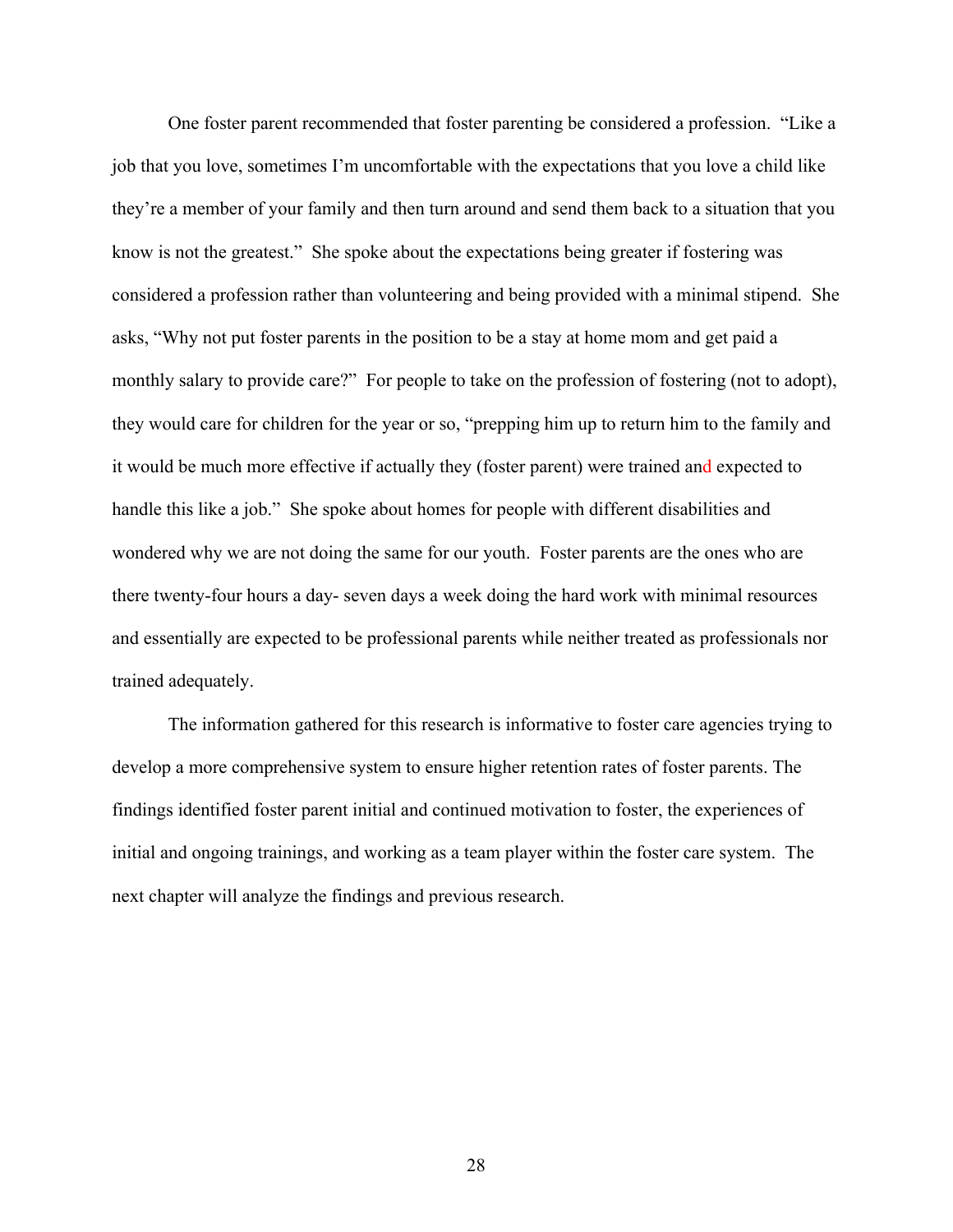#### **CHAPTER V**

#### **DISCUSSION**

The objective of this qualitative research is to investigate the question, "Perspectives of foster parents: What influences their motivation to become and continue to be foster parents?" Nine current foster parents from across the United States were interviewed to identify motivations for fostering, identify foster parents' supports, assess for the current needs of foster families, and to ask for recommendations to further support and encourage our foster parents. This chapter reviews the findings in the following order: 1) key findings, 2) strengths and limitations; and 3) implications and conclusion.

#### **Key Findings**

The research completed by Cuttleback and Orme (2002) and Christenson and McMurtry (2007) affirms that foster families would benefit from more quality training and ongoing support from the fostering agencies. During the interviews conducted for this research, all participants (100%) spoke about what additional services they feel their foster youth need and what they wish to be included in the initial and ongoing trainings. Every participant reported that foster parent support groups were either their primary place of support or that they wished they could be a part of a support group. In addition to foster family support groups, six participants (67%) stated that they learned the most from other foster parents during formal and informal trainings. It appears that if agencies could invite current foster parents to initial foster parent trainings and hold regular meetings or support groups for foster parents to attend (with childcare provided) that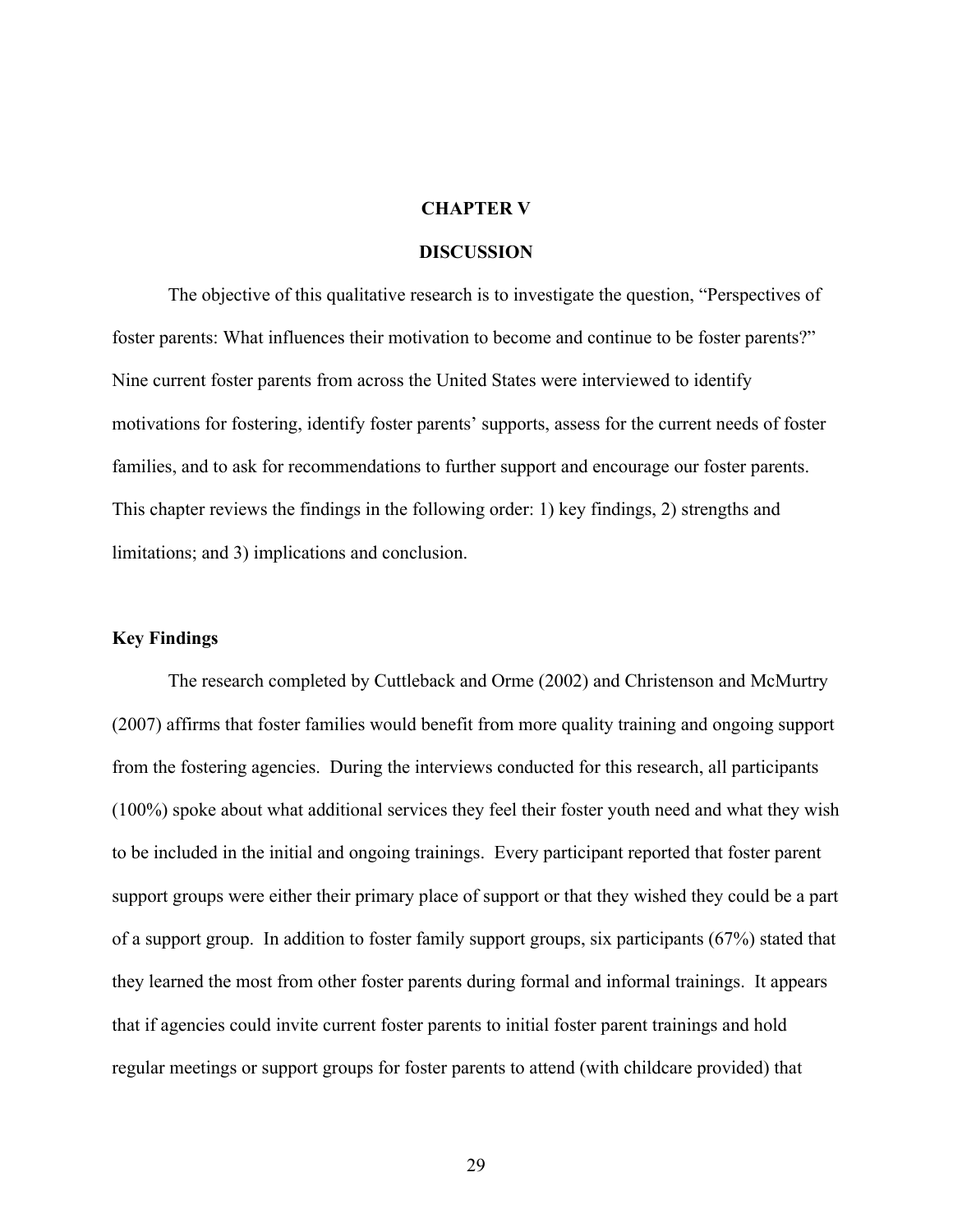foster parents would feel more supported and gain greater knowledge on how to work within the system and best care for their foster youth.

One foster parent spoke about her wish that there be more online classes that a parent could choose from and take based on the needs of their foster children, rather than taking time away from the family to attend four to six hour trainings held on nights and weekends. Pacifici et al (2005) examined the effectiveness of two online courses available to foster, adoptive, and kinship parents. Their findings showed significant gains in parent knowledge. This research is significant and demonstrates that online courses could be a way to bridge the gap in adequate and inadequate trainings for foster parents. In conducting this research, foster parents opened up about wanting specific trainings that addressed the specific needs and behaviors of their foster youth. Often these trainings are not available and one foster parent stated that her agency asks for suggestions for future trainings, and every year they ask for the topic of birth parent relationships, but they never get it. It seems that if more web-based trainings were accessible to all foster parents, that parents could choose trainings that are most applicable to their living situation and family dynamics. Addressing problem behaviors or "how-to's" could be searched for on an online, state-wide training database and be resolved, rather than waiting 6 months and an hour long drive for the training to take place.

As stated in the literature, adequate support and training for foster parents is related to better retention rates (MacGregor, Rodger, Cummings, & Leschied, 2006; Rhodes, Orme, Cox, Buehler, 2003; Crum , 2010; Gibbs & Wildfire, 2007; Christenson & McMurtry 2007 & 2009; Cuttleback & Orme, 2002). In the research published by the Hunter College School of Social Work of the City University of New York semi-annual newsletter (2000) three crucial reasons were identified for why foster parents give up: 1) confusion of the foster parent's role in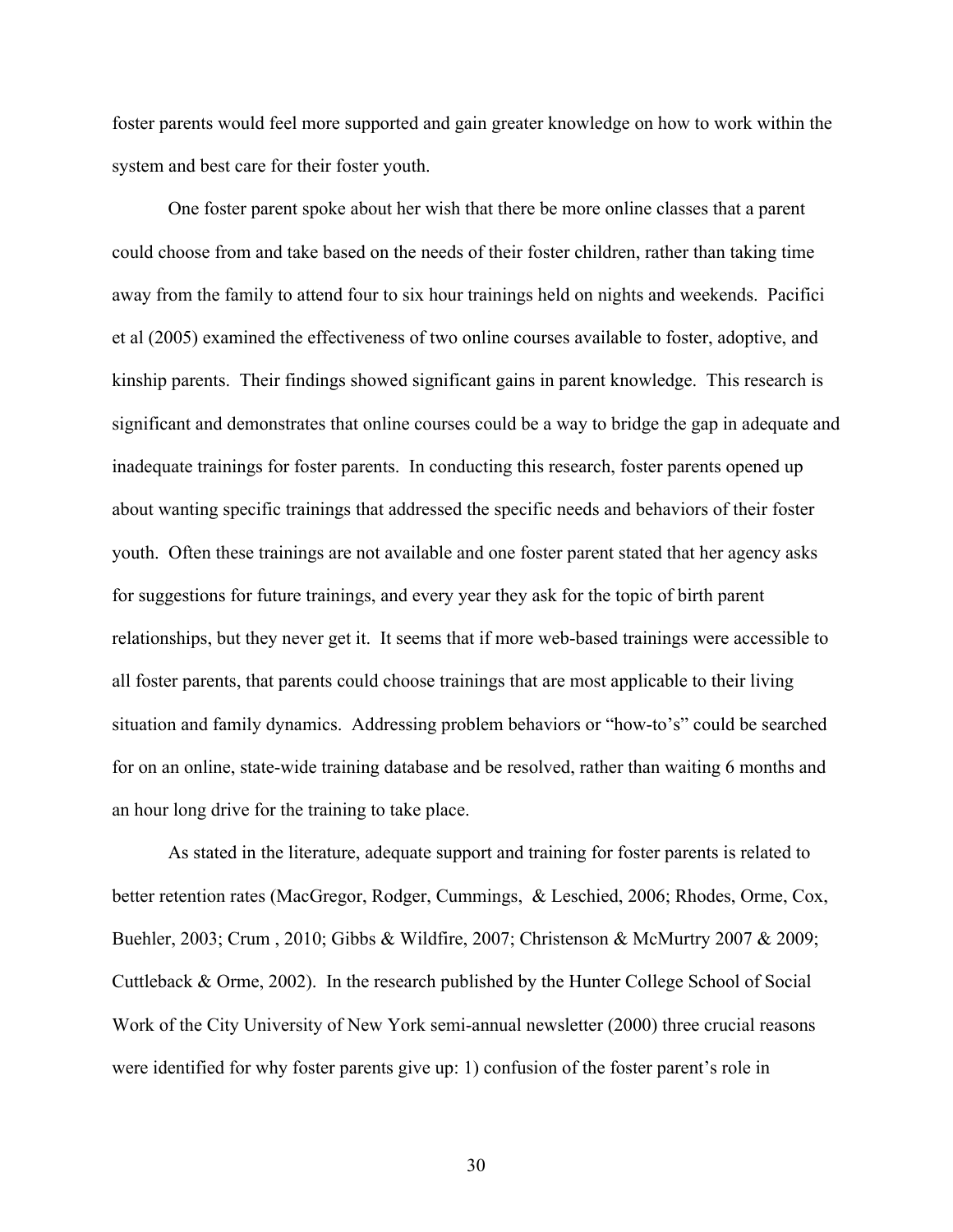relationship to the agency; 2) Feeling inadequately prepared in the pre-service orientation to the job of fostering and not having relevant ongoing training; 3) Concern over the lack of support from the worker/agency. Triseliotis, Borland, and Hill (1998) found that foster parents quit because they are dissatisfied with agency relationships, have poor communication with caseworkers, perceive caseworkers as unresponsive, and receive inadequate training and support. This research supports the previous research and literature about factors contributing to the retention rates of foster parents. It appears that the participants of this study have also felt that successful fostering includes teamwork, communication, cooperation, and support from all parties. Interviewed foster parents identified a lack of training (22%), poor relationship with the foster agency (78%), emotionally draining (67%), confusion of roles and expectations (44%), and a lack of control or involvement with the agency's goal for placements (67%) to be the contributing factors for foster parents to quit fostering.

Christenson and McMurtry (2007) found that it is important for the foster families to be partners with the child welfare system rather than just working for them. They found that issues arise when foster families were working with children without full disclosure and when there is a lack of communication with the fostering agency. This literature supports the findings within this research, in which foster parents discussed their obstacles with successful foster placements. Three participants (33%) shared stories about their experience of having a foster child in their home without full knowledge of the child's background and the issues that developed. Brown (2008) reported on foster parents' perceptions of successful placements and found that foster parents needed (1) information about the foster child prior to placement, (2) a good relationship with the fostering agency, (3) individualized services such as crisis intervention and services for children with special needs, (4) community support, (5) linkages to other foster families, (6)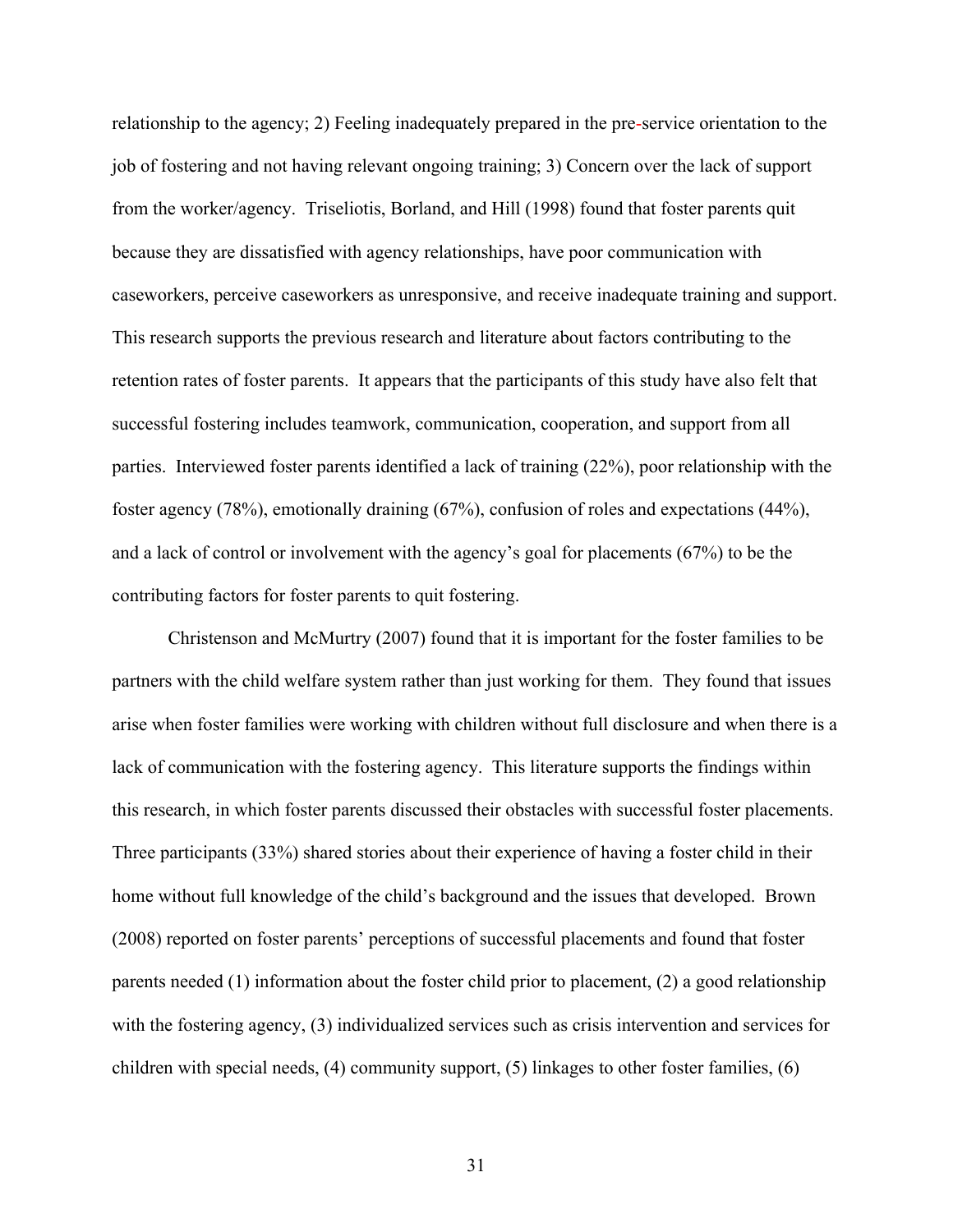supportive family, (7) self care skills, and (8) formal foster parent organizations. Each of these points can also be found within the responses of the nine individuals interviewed for this research. Interviewees stated that they wanted to feel more like a team player within their role at the agency, not only working for the system but with them. As previously reported, interviewed foster parents also emphasized the importance of foster parent support groups and receiving as much information as possible about a foster youth prior to or at the time of placement. Like the participants in the Brown (2008) and Mitchell et al. (2010) studies, the participants involved with this study stated a wish to be an active participant in their placements and case planning with the professionals.

#### **Strengths and Limitations**

Due to the voluntary nature of this study and the small number of participants from all over the country, the data is limited and further study is needed to generalize the findings. The limitations of this research were that: the sample size was small (9 participants) and that the participants were from eight different states, each with different laws and agencies. Due to the limited amount of time to conduct the research and no incentives for participants, the research was only able to interview nine foster parents. Additional foster parents were recruited, however due to time constraints the researcher could no longer remind and wait for consent forms to be returned and scheduling interview times.

The interview questions were designed by the researcher and were very broad in context, which resulted in the open-ended responses varying greatly. However, since all the participants have the experience of working within the foster care system for at least one year and are from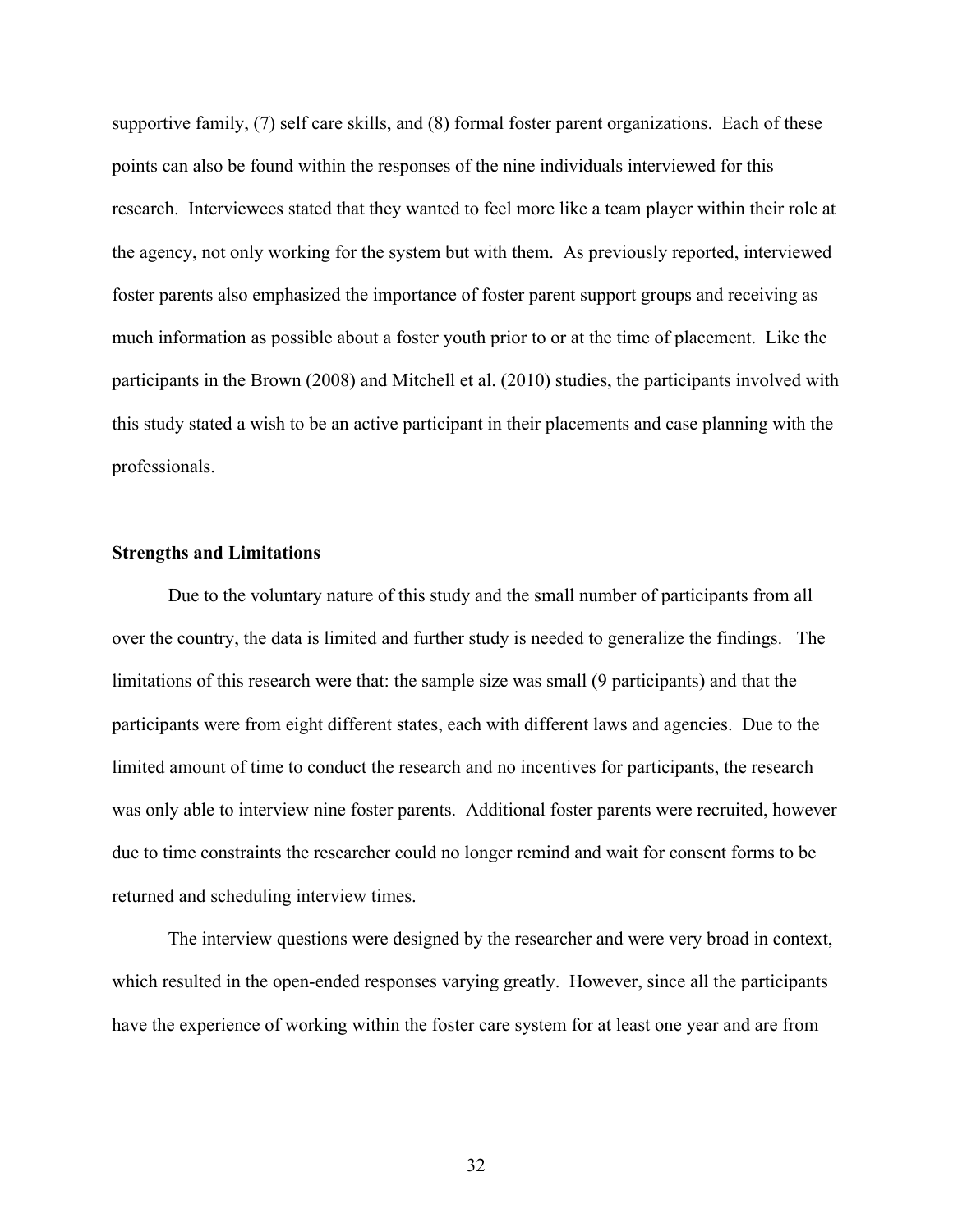different parts of the country, the similarities in their responses about their current needs and recommendations demonstrate certain similarities that are important to acknowledge.

#### **Implications and Conclusion**

Currently, there are more than 400,000 children living in foster care nationwide (The Adoption and Foster Care Adoption Reporting Systems, 2011). Preventing the unnecessary loss of qualified foster parents would significantly enhance the child welfare systems' ability to enhance the safety, permanency, and wellbeing for children in their care (Gibbs & Wildfire, 2007). Gathering a better understanding of foster parents' longevity and which agency and outside supports help to motivate foster parents to continue to foster is an essential first step towards enhancing the child welfare system. Implications of this study include ways in which foster care agencies can improve the supports for foster families and ultimately enhance the safety, permanency, and well being of children in foster care. A better understanding of this topic will be informative to foster care agencies trying to develop a more comprehensive system to ensure higher retention rates of foster parents.

The purpose of this research was to gain insight into the experiences of foster parents and evaluate what supports help them continue supporting foster youth and what is still needed. Although this study had a small number of participants, it is important to note that although from different parts of the country and involved with different agencies, much of what they had to say was the same. In terms of support, foster parent support groups is a valuable way foster parents a place to come together to gain knowledge of resources and gain support and validation from each other. It is critical to create an alliance with the foster caseworker and agency for the benefit of the child, to support that child in his/her development and prepare them for reunification or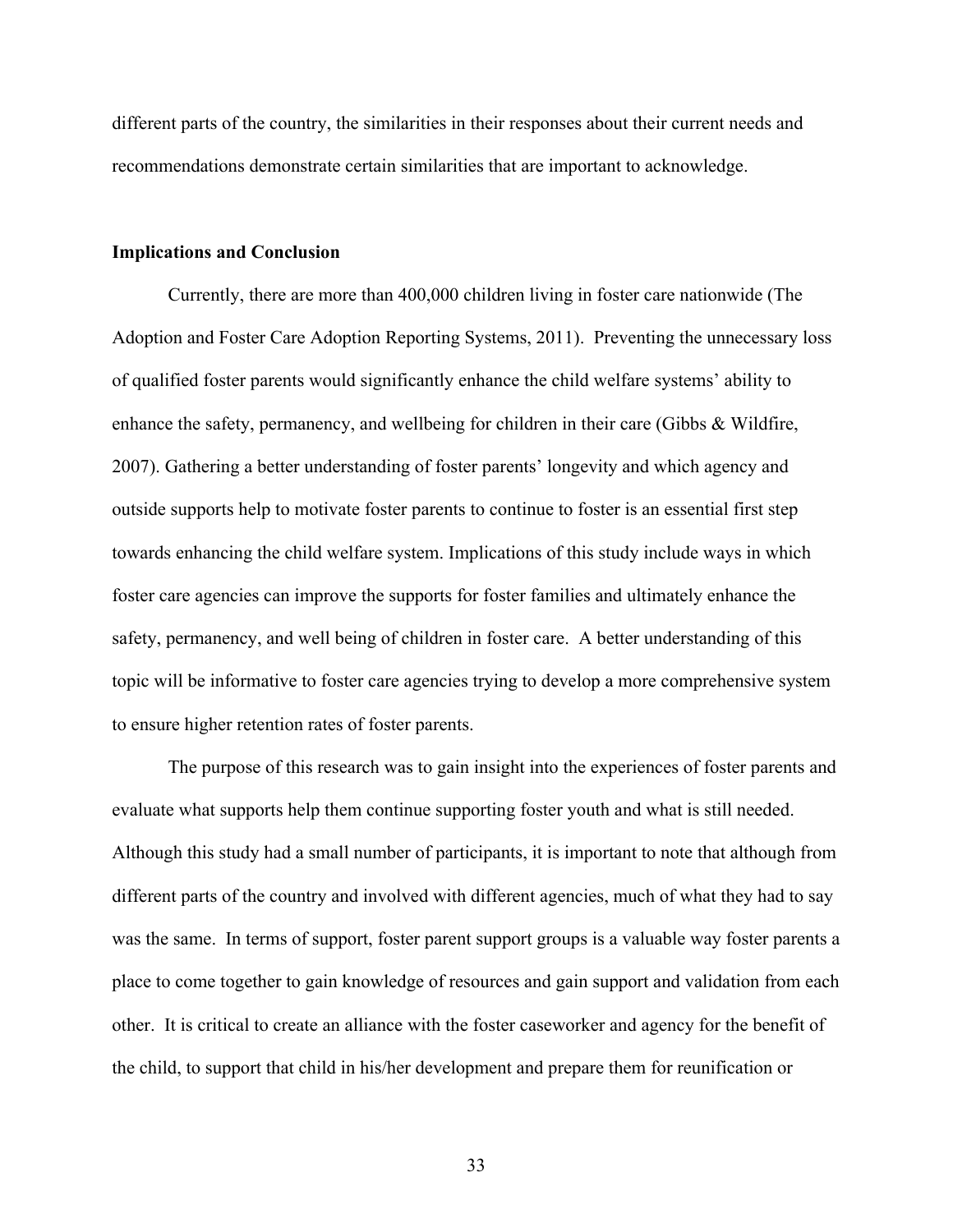adoption. Needs within the child welfare system will always be changing, but it is so important that the foster care community provides constant updates and advances its services and trainings to meet the ever-changing needs of those that care for and support these children, they are counting on us.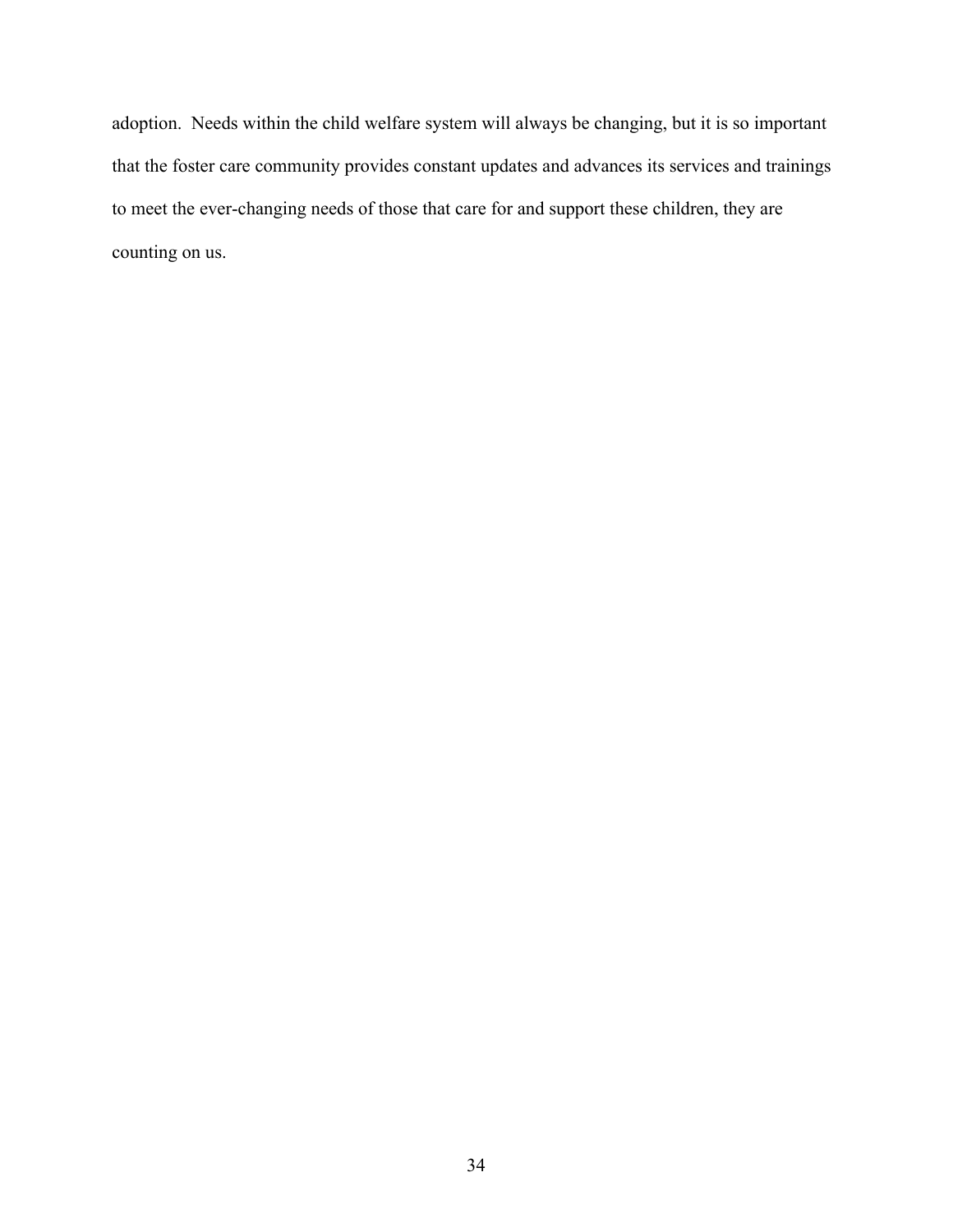#### References

- Brown, J. D., & Bednar, L. M. (2006). Foster parent perceptions of placement breakdown. *Children and Youth Services Review, 28*(12), 1497-1511. doi:10.1016/j.childyouth.2006.03.004
- Brown, J. D. (2008). Foster parents' perceptions of factors needed for successful foster placements. Journal Of Child And Family Studies, 17(4), 538-554. doi:10.1007/s10826-007-9172-z.
- Christenson, B., & McMurtry, J. (2007). A comparative evaluation of preservice training of kinship and nonkinship foster/adoptive families. *Child Welfare: Journal of Policy, Practice, And Program, 86*(2), 125-140.
- Christenson, B. L., & McMurtry, J. (2009). A longitudinal evaluation of the preservice training and retention of kinship and nonkinship foster/adoptive families one and a half years after training. *Child Welfare: Journal Of Policy, Practice, And Program, 88*(4), 5-22.
- Christian, S. (2002). Supporting and retaining foster parents. *NCSL State Legislative Report,* 27 (11). http://www.ncsl.org/programs/cuf/fosterparents.pdf
- Coakley, T.M., Cuddeback, G., Buehler, C., & Cox, M. (2007). Kinship foster parents' perceptions of factors that promote or inhibit successful fostering. *Children And Youth Services Review, 29*(1), 92-109. doi:10.1016/j.childyouth.2006.06.001
- Crum, W. (2010). Foster parent parenting characteristics that lead to increased placement stability or disruption. *Children And Youth Services Review, 32*(2), 185-190.
- Cuddeback, G S, & Orme, J G (2002). Training and services for kinship and nonkinship foster families. *Child Welfare, 81*, 6. p.879(32).
- Gibbs, D., & Wildfire, J. (2007). Length of service for foster parents: Using administrative data to understand retention. *Children and Youth Services Review, 29*(5), 588-599.
- Grimm, B. (2003) Foster parent training: what the cfs reviews do and don't tell us. *Youth Law News,* 24, 3-29.
- Jantz, A., Geen, R., Bess, R., Andrews, C., & Russell, V. (2002). *The Continuing Evolution of State Kinship Care Policies*. Washington, D.C.: The Urban Institute.
- MacGregor, T. E., Rodger, S., Cummings, A. L., & Leschied, A. W. (2006). The needs of foster parents: A qualitative study of motivation, support, and retention. *Qualitative Social Work: Research And Practice, 5*(3), 351-368. doi:10.1177/1473325006067365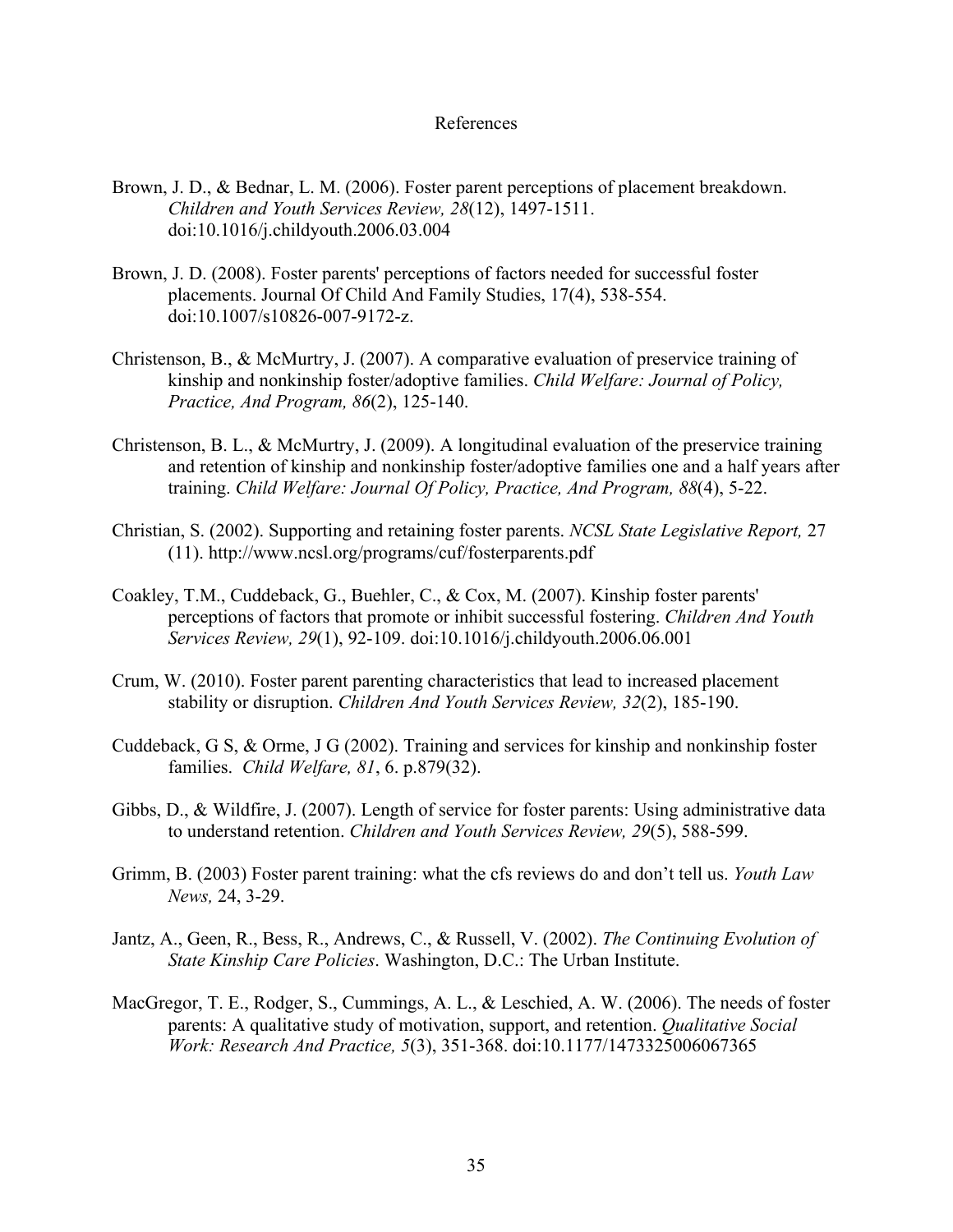- Martin, E.D., Altemeier, W.A., Hickson, G.B., Davis, A., & Glascoe, F.p., (1992). Improving resources for foster care. *Clinical Pediatrics, 31* (7), 400-404.
- Mitchell, M. B., Kuczynski, L., Tubbs, C. Y., & Ross, C. (2010). We care about care: Advice by children in care for children in care, foster parents and child welfare workers about the transition into foster care. *Child & Family Social Work, 15*(2), 176-185.
- Mooradian, J.K., Hock, R.M., Jackson, R., & Timm, T.M. (2011). What couples who adopt children from child welfare want professionals to know about supporting their marriages. *Families in Society*, *72* (4), 390- 396.
- National Foster Parent Association (2011). Foster parent information. http://www.nfpainc.org/Default.aspx?pageId=1105687
- National Resource Center for Foster Care and Permanency. (2000). Finding, preparing and supporting foster and adoptive parent resources: Focuses on recruiting and retaining foster and adoptive parents for children and youth in and out-of-home care. *Planning Today.* 1 (2). Retrieved from http://hunter.cuny.edu/socwork/nrcfcpp/downloads/ Newsletter/ppt-fall-winter-2000.pdf
- Pacifici, C., Delaney, R., White, L., Nelson, C., & Cummings, K. (2006). Web-based training for foster, adoptive, and kinship parents. *Children and Youth Services Review, 28* (11), 1329- 1343. doi:10.1016/j.childyouth.2006.02.003
- Rhodes, K.W., Orme, J.G., Cox, M., & Buehler, C. (2003). Foster family resources, psychosocial functioning, and retention. *Social Work Research, 27*(3), 135-150.
- Triseliotis, J., Borland, M., & Hill, M. (1998) Foster carers who cease to foster*. Adoption & Fostering, 22*, 54-61.
- U.S. Congress. H.R. 3443 (106<sup>th</sup>): *Foster Care Independence Act of 1999*. Retrieved from: http://www.govtrack.us/congress/billtext.xpd?bill=h106-3443
- U.S. Department of Health and Human Services (1997). Administration for Children and Families. *Public Law 105- 89 Adoption and Safe Families Act of 1997.* Retrieved from http://www.acf.hhs.gov/programs/cb/laws\_policies/cblaws/public\_law/pl105\_89/pl105\_8 9.htm
- U.S. Department of Health, Human Services (2010). Adoption and foster care analysis and reporting system (AFCARS). *Administration for children and families, administration on children, youth, and families, children's bureau.* Retrieved from http://www.acf.hhs.gov/programs/cb/stats\_research/afcars/tar/report17.htm#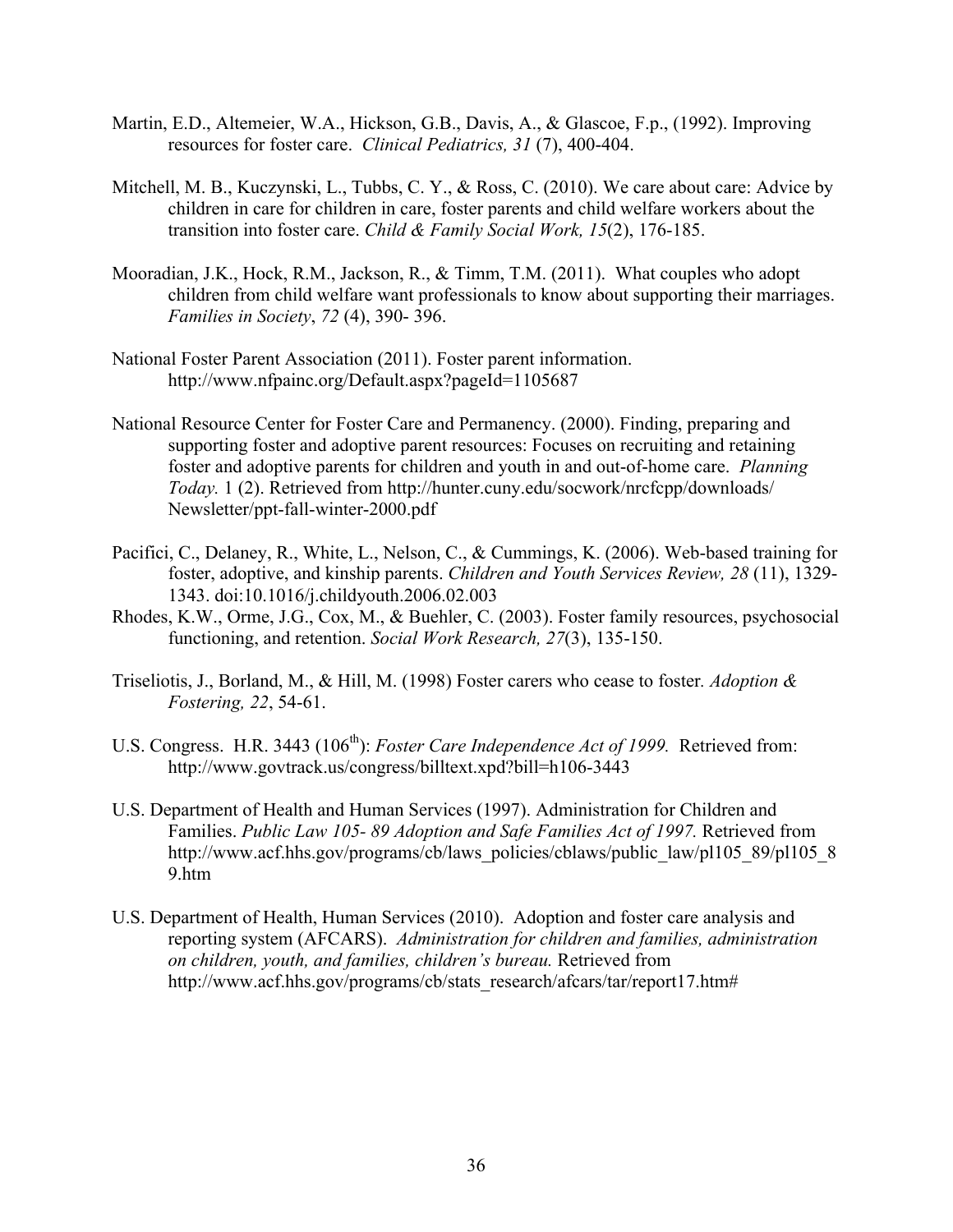# **Appendix A**

## Informed Consent Form

Dear Participant,

I am a Masters in Social Work student at Smith College School for Social Work, in Northampton, MA and I am conducting a study to investigate the question, "Perspectives of foster parents: What influences their motivation to become and continue to be foster parents?" The purposes of this study are to identify motivations for fostering, identify foster parents' supports, and create a list of recommendations to further support and training for foster parents. A better understanding of this topic may be informative to foster care agencies trying to develop a more comprehensive system to ensure higher retention rates of foster parents.

You are being asked to join in this research by participating in a one hour interview to provide information on your experience of foster parent trainings and the available ongoing support services for foster parents. Inclusion criteria consists of your role serving as a foster parent for one year and fluency in the English language.

Minimal risk from participation is anticipated. Interviews will take place in person or by phone and will be audio recorded. The information gathered from the interviews will be presented as a group and any sources of quotes will be disguised. I will make every effort to make your information anonymous in the presentation of this study by disguising personal information that is used in quotes. Data collected in the interview will be used in my thesis and in possible future presentations or publications. A possible benefit of your involvement is that you will get a chance to reflect on your experience and training.

Collected data will be kept in a secure place for the duration of the study. My research advisor will have access to my data, but will not have access to the identities of participants. All data will be kept protected for a period of three years as required by Federal guidelines after which time they will be destroyed. Should I need the materials beyond the three year period, they will continue to be kept in a secure location and will be destroyed when no longer needed.

Your participation in this study is voluntary. You may refuse to answer any question. If you would like to withdraw from the study prior to its completion, you may do so before April 25<sup>th</sup>, 2012 and all information pertaining to you will be immediately destroyed. To withdraw, please email or call me using the information below. There is no penalty for withdrawal from the study. You may contact me at the email or phone number listed below for questions or concerns about this study, before or after the data collection. You may also call the Chair of the Smith College School for Social Work Human Subjects Review Committee for any concerns about your rights or this study at (413) 585- 7974.

# **YOUR SIGNATURE INDICATES THAT YOU HAVE READ AND UNDERSTAND THE ABOVE INFORMATION AND THAT YOU HAVE HAD THE OPPORTUNITY TO ASK QUESTIONS ABOUT THE STUDY, YOUR PARTICIPATION, AND YOUR RIGHTS AND THAT YOU AGREE TO PARTICIPATE IN THE STUDY.**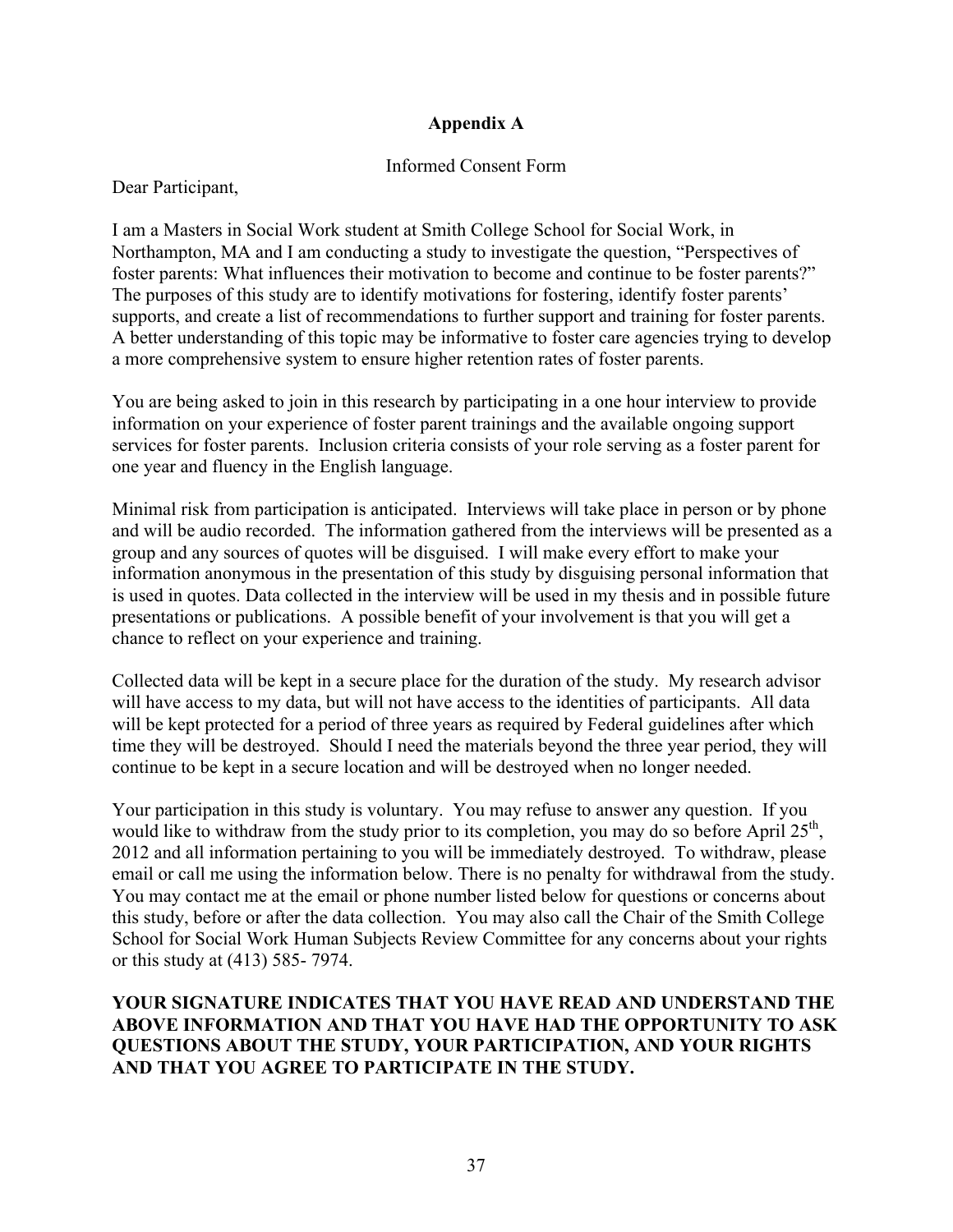**Appendix B**



**School for Social Work** Smith College Northampton, Massachusetts 01063 T (413) 585-7950 F (413) 585-7994

March 8, 2012

Bridget Conway

Dear Bridget,

Very nice job and I thank you for making the requested changes. Your project is now officially approved by the Human Subjects Review Committee.

*Please note the following requirements:*

**Consent Forms**: All subjects should be given a copy of the consent form.

**Maintaining Data**: You must retain all data and other documents for at least three (3) years past completion of the research activity.

*In addition, these requirements may also be applicable:*

**Amendments**: If you wish to change any aspect of the study (such as design, procedures, consent forms or subject population), please submit these changes to the Committee.

**Renewal**: You are required to apply for renewal of approval every year for as long as the study is active.

**Completion**: You are required to notify the Chair of the Human Subjects Review Committee when your study is completed (data collection finished). This requirement is met by completion of the thesis project during the Third Summer.

Best of luck with your project!

Sincerely,

David L. Burton, M.S.W., Ph.D. Chair, Human Subjects Review Committee

CC: Colette Duciaume-Wright, Research Advisor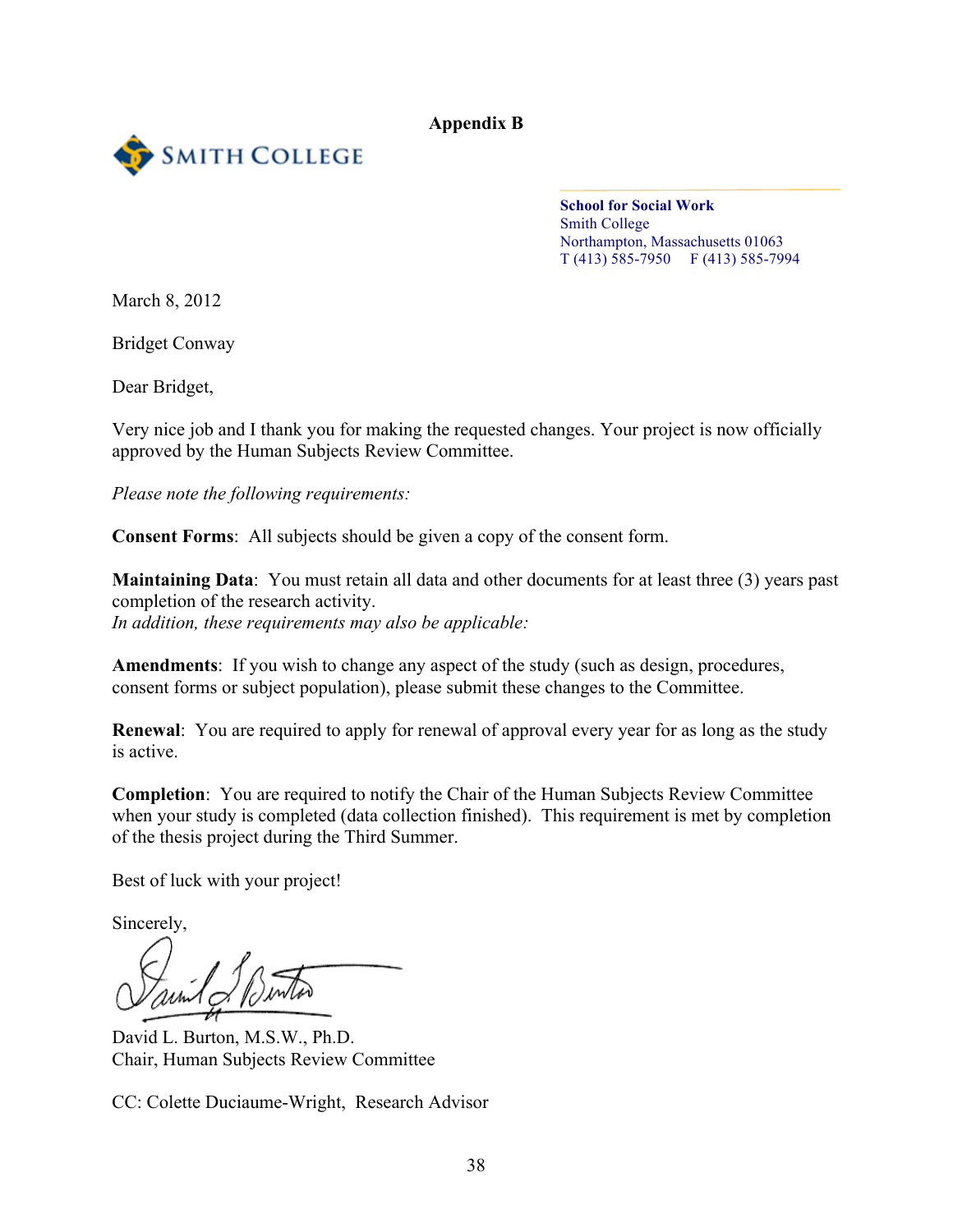# **Appendix C**

Questions for foster parents:

1) How was the training program experience, how many hours did you complete, what was helpful, what would you have liked more of?

2) What services and trainings are available to you, your family, and your foster children from your agencies?

3) Why did you become a foster parent?

4) Why do you think foster parents quit?

5) What should all foster parents know before becoming a foster parent?

6) What makes for a successful foster placement?

7) What supports help you continue to be a foster parent?

8) Do you have any recommendations for foster parent trainings and/or ongoing services?